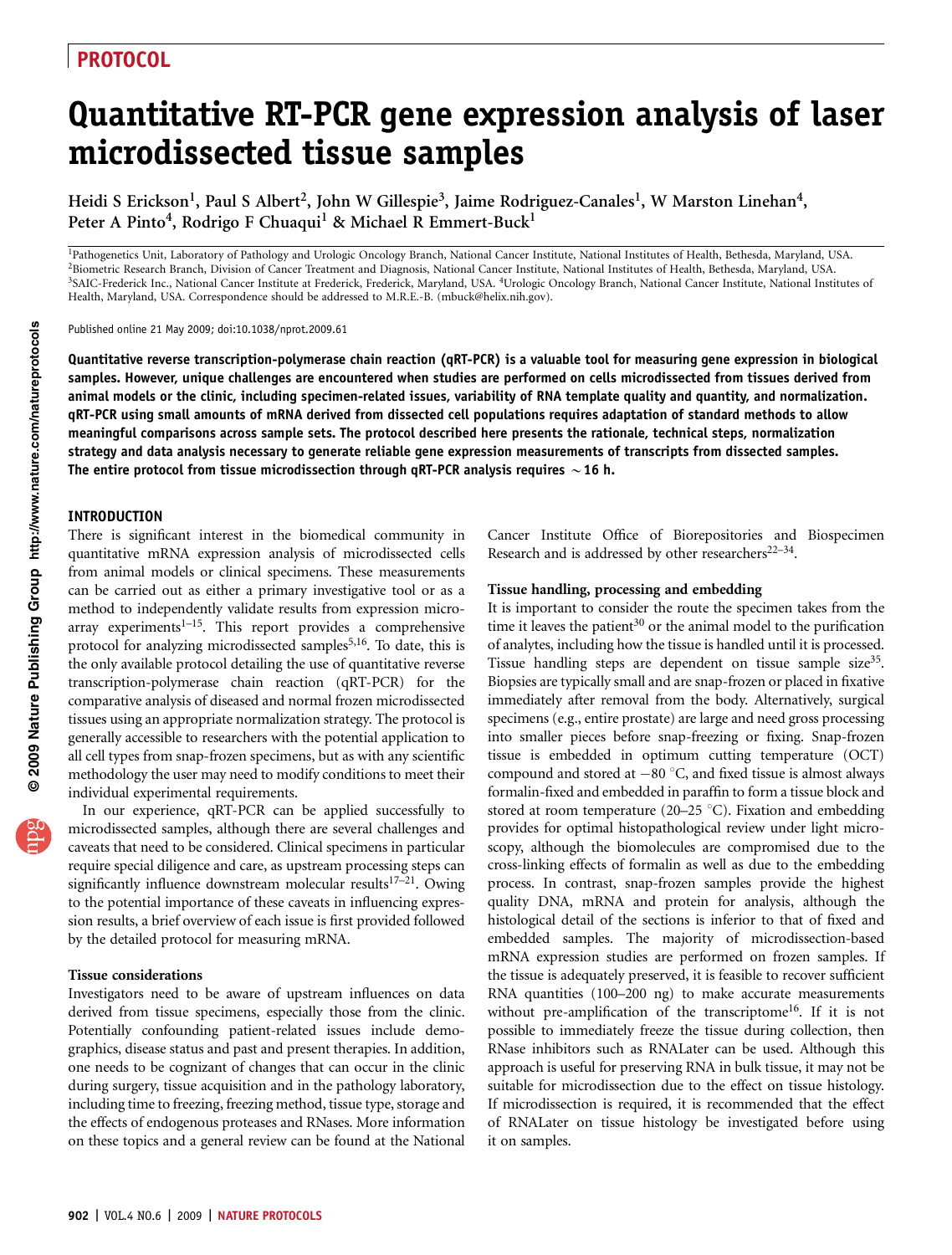Figure 1 | Tissue sectioning and staining flowchart. (a) Tissue block is removed from the  $-80$  °C biorepository and (b) placed immediately on dry ice. (c) The OCT-embedded tissue block is placed in the cryostat and adhered to a chuck using OCT. It is important to level the block to reduce facing off tissue loss. Prepare 8-µm-thick sections and place onto the labeled glass slide. Repeat nine times for a total of ten tissue sections. (d) Place the tissue sections immediately on dry ice. (e) Replace the tissue block back into the  $-80$  °C biorepository. If tissue sections are not to be used immediately, store at  $-80$  °C until use. (f) If tissue sections are to be used immediately, stain tissue sections 1, 5 and 10 by the traditional H&E staining method (Box 1). Follow with histopathological analysis to assess the cells of interest to be microdissected (Box 2). Keep the other sections on dry ice or store at  $-80$  °C until ready to carry out microdissection (Box 4). Immediately before microdissection, use the same tissue staining station to stain sections for microdissection (Box 3).

#### Tissue sectioning and staining

Once the tissue sample has been located in the database and retrieved from the freezer or archive, it is ready for sectioning onto glass slides (see Step 3 and Fig. 1a–e). The thickness that tissue sections are cut at varies depending on the experimental design, with 3–5  $\mu$ m being typical<sup>26,36–38</sup> for ethanol-fixed paraffinembedded and formalin-fixed paraffin-embedded (FFPE) tissues. However, we have found that cutting OCT-embedded frozen tissues at 8 µm gives excellent results for downstream RNA analysis, without increasing the tissue opacity or chance of dissecting contaminating cells. Frozen tissue sections are generally stored for no more than 1 month<sup>36</sup>, and microdissection is carried out within a few weeks of cutting. However, improved RNA recovery has been observed from frozen tissue sections stored for  $\leq$  2 weeks. When cryostat sectioning, investigators should be aware of contamination issues that may be due to tissue carryover from other tissue blocks. Thus, clean uncharged slides, disposable cryostat blades, clean brushes and RNA clean protocols are recommended. To reduce tissue waste, it is recommended that the tissue be aligned as closely as possible with the cryostat blade before cutting tissue sections. In addition, investigators often prepare 10 recuts (or more) at a time, with sections 1, 5 and 10 hematoxylin and eosin (H&E) stained and coverslipped for review of the histopathology (see Step 4, Box 1 and Fig. 1f).

Before microdissection, it is necessary to stain the tissue section to allow visualization of the cells of interest. H&E is a standard approach for visualization and is used widely. However, more recently methyl green was shown to have the least fluorescent interference for qRT-PCR<sup>39</sup>. Therefore, to investigate this more thoroughly, we carried out analysis of three different staining methods (H&E, hematoxylin and methyl green) on replicate histological sections before microdissection to determine whether any of the stains caused a detectable fluorescent interference of subsequent qRT-PCRs. No statistically significant  $C_T$  value difference for the three stains was found using an F-test<sup>16</sup>. Therefore, H&E continues to be an excellent choice for staining tissue sections before laser capture microdissection (LCM).

#### Pathology evaluation of tissue for microdissection

Tissue sections need to be reviewed and annotated before microdissection to histologically identify the desired cells for microdissection. Therefore, an evaluation of the tissue samples by a pathologist or a scientist trained in histological cell identification of frozen tissues is needed<sup>36</sup> before, during and after microdissection



(see Step 5, Box 2 and Fig. 2). Also of importance is the orientation of the specimen in the tissue block. This is particularly important so that the cells of interest are adequately represented on the slide. Pathology slide review includes the evaluation of the tissue integrity, histopathology, determination of the adequacy of the sample for microdissection based on the amount of the target cell population and annotation of the target cells on the slide. The pathologist also can give advice on the staining procedure that will help to better identify the cells of interest under the microscope during dissection.

#### Tissue microdissection

Laser-based techniques have now made tissue microdissection a routine step in obtaining precise quantitative gene expression measurements from dissected tissue samples. LCM was invented at the National Institutes of Health (NIH) and developed through a cooperative research and development agreement with Arcturus Engineering to facilitate fast, simple and reliable tissue microdissection<sup>37,40</sup>. Several laser-based microdissection platforms are now available for procurement of pure populations of cells. A thorough review of the various microdissection platforms and protocols for LCM has been detailed previously in Nature Protocols<sup>36</sup>.

#### RNA recovery and assessment

Tissue samples may contain quantitative PCR (qPCR) inhibitory agents<sup>41–46</sup>. In our experience, OCT is a major factor in qPCR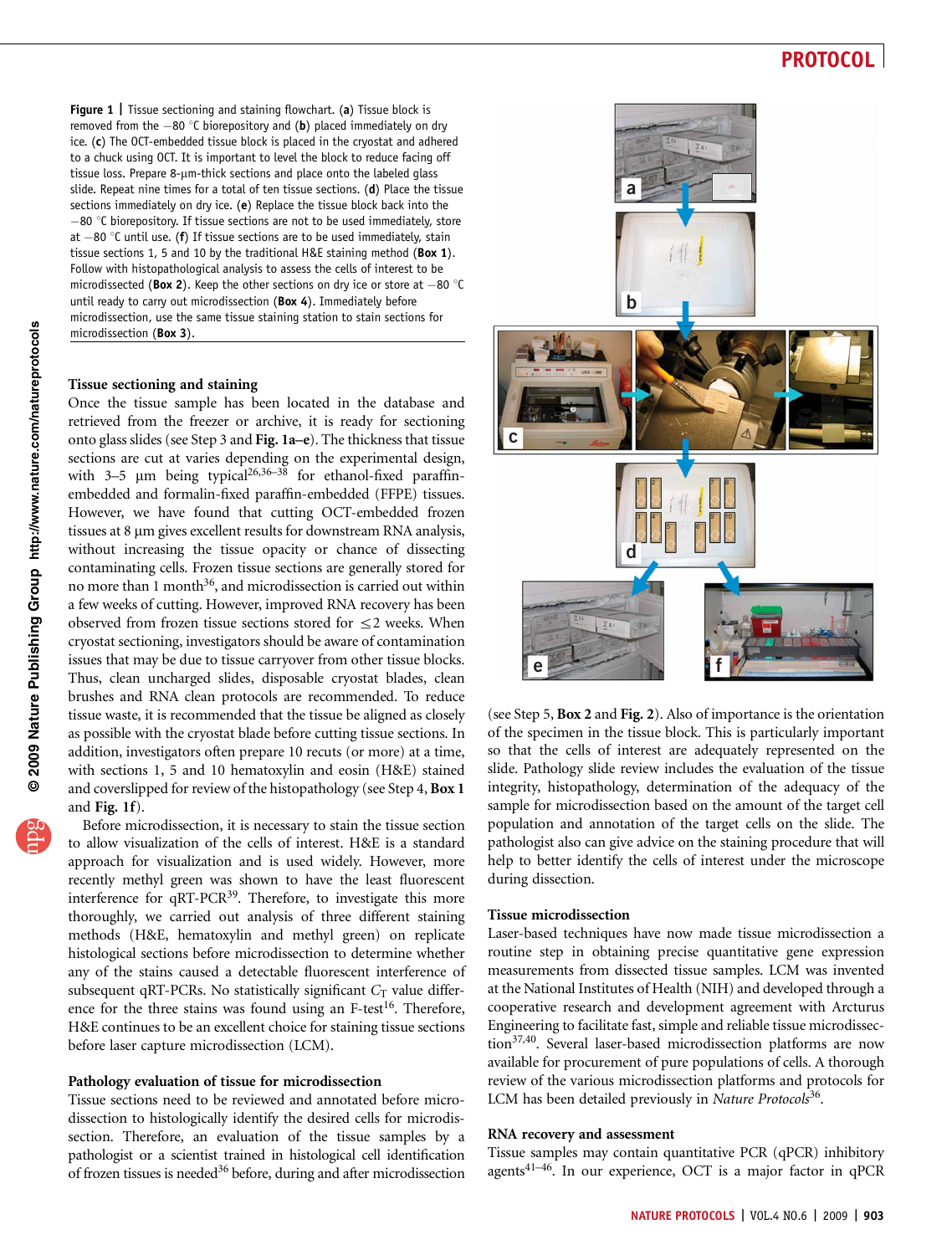## BOX 1 | FROZEN TISSUE SECTION STAINING FOR HISTOPATHOLOGY CONSIDERATION AND ARCHIVE

Frozen tissue section numbers 1, 5 and 10 should be H&E stained and coverslipped for histopathology consideration (Box 2) and archival reference. The fixation step (Step 1, 70% ethanol) should be at least 1 min for tissue morphology preservation. It is recommended to use the same fixative as the one used for tissue sections intended for microdissection (i.e., 70% ethanol). This assures the generation of similar tissue morphology for histological review. In general, 70% ethanol fixation is an acceptable fixative for tissue morphology preservation. However, other fixatives, such as formalin, can be used to improve tissue morphology preservation for histopathological assessment. Depending on the tissue, H&E should be modified a number of times to obtain the desired staining tone.

Prepare individual staining dishes with the following solutions and treat the slides for the described durations. All solution preparation and staining are conducted at room temperature. After each incubation, slides should be briefly drained and then moved to the next solution:

- 1. 70% Ethanol, 1–2 min 2. Deionized  $H<sub>2</sub>0$ , 30 s 3. Mayer's Hematoxylin, 1 min 4. Deionized  $H<sub>2</sub>0$ , 30 s 5. Scott's Bluing, 30 s 6. 70% Ethanol, 30 s 7. Eosin Y, 30 s 8. 95% Ethanol, 1 min 9. 95% Ethanol, 1 min 10. 100% Ethanol, 1 min 11. 100% Ethanol, 1 min 12. Xylene, 1 min 13. Xylene, 1 min
	- 14. Xylene, 1 min
	- 15. Coverslip using xylene-based mounting media
	- 16. Allow slide to dry for 10–15 min. Be sure that the mounting media is dry before storing the slide sideways in a slide box.
	- 17. Stained tissue section is now ready for histopathology review.

inhibition; therefore, it is important to extract and isolate RNA from the microdissected sample before qRT-PCR analysis. Many methods for RNA extraction and isolation are available on the market. Choice of the appropriate method depends on the type of starting tissue sample, irrespective of whether it is derived from cells in culture, bulk tissue, tissue scrapes or small cell quantities (e.g., microdissection). In addition, it is recommended that an RNA-only workspace is available for RNA extraction.

RNA purification methods for downstream qRT-PCR analysis have been discussed in detail earlier<sup>47</sup>. For a microdissection-based approach, samples are placed in a lysis buffer and stored at  $-80$  °C. To be rigorous in ensuring the total RNA isolated is free of large DNA fragments, the sample is subjected to DNase during the extraction process because DNA is often a contaminant when using glass filter RNA extraction methods<sup>2,16</sup>. To reduce bias, total RNA from all microdissected samples in a given study

## BOX 2 | HISTOPATHOLOGICAL CONSIDERATIONS FOR TISSUE MICRODISSECTION

The goals of histopathology consideration before proceeding with tissue microdissection are (1) to evaluate the total amount of tissue and the amount of the target cells in the tissue section present in the block, (2) to study the histopathology of the tissue specimen and identify the target cells and (3) to plan the microdissection for each specimen, taking into account the heterogeneity of tissue samples.

#### Recommendations

1. Always make a regular H&E slide for histopathological analysis (Box 1) before proceeding with tissue microdissection. Traditional H&E staining (using longer times in each solution than H&E for LCM) and coverslipping of sections 1, 5 and 10 for histopathological analysis are recommended before beginning the study. These sections will serve as a permanent record of the tissue specimen status and show histological changes that occur in the deeper sections.

2. Always label the slides with the tissue block identification label, the number of the recut (e.g., 1, 2, 3) and the date the section was cut from the tissue block.

3. If you are unsure of the tissue histology represented in the traditional H&Es, consult a pathologist to review the slides to accomplish the general goals listed above.

4. Keep the traditional H&Es used for histopathological assessment with you when performing the tissue microdissection. These slides will help in identifying the cells of interest in the tissue section being used for microdissection. Both slides can be compared side by side.

5. Only dissect the cells that can be clearly identified. If there is any doubt, do not dissect it without consulting pathologist.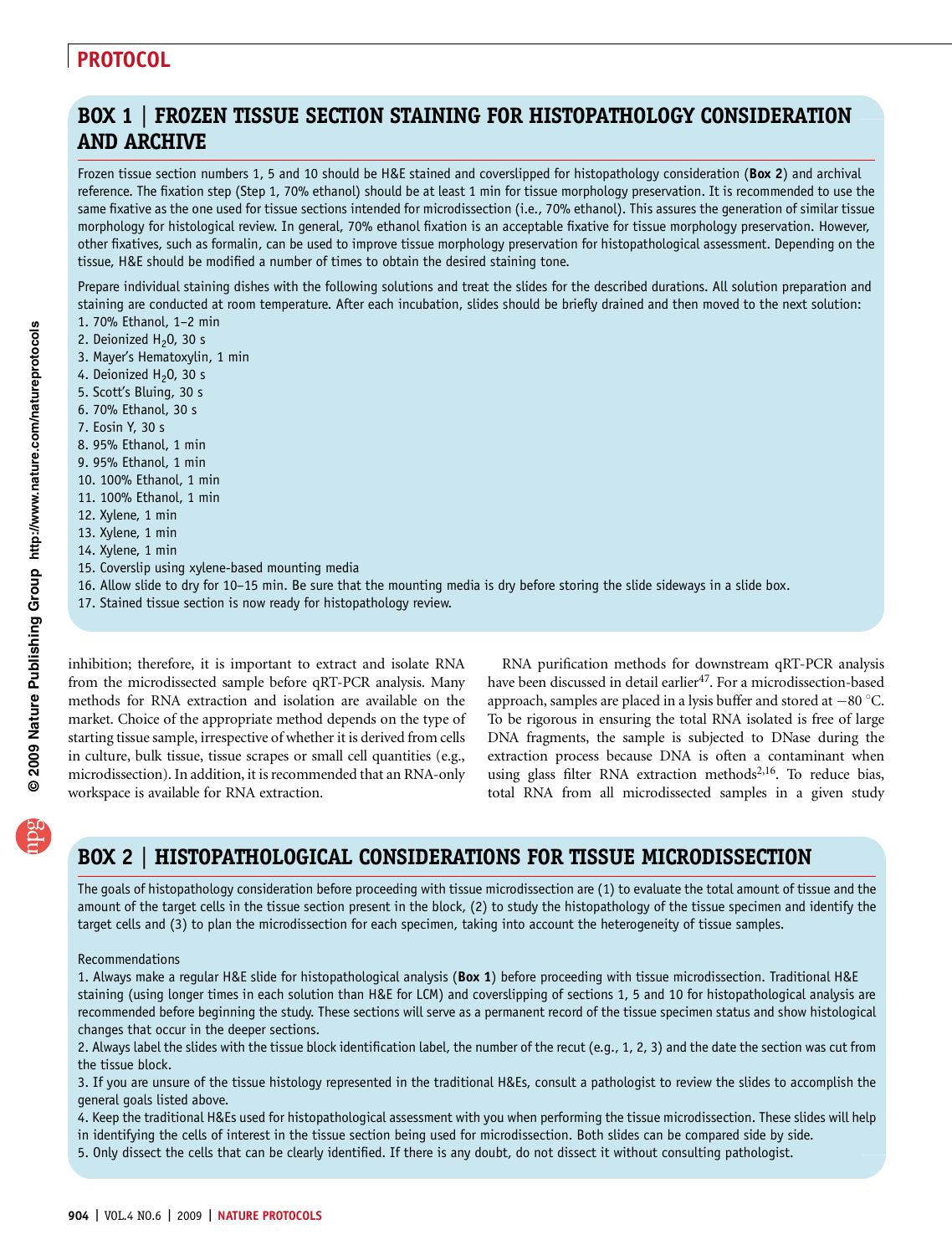**Figure 2** | Frozen prostate epithelium laser capture microdissection (LCM) procurement sequence. (a) Roadmap before microdissection (solid arrow indicates the epithelium; dashed arrow indicates the nerve). (b) Postmicrodissection (solid arrow indicates the lifted epithelial area). (c) Microdissected epithelial cells on the LCM cap (hematoxylin and eosin (H&E) stained. Original magnification  $\times 100$ ).



should be extracted using the exact same method and aliquoted before analysis and stored at  $-80$  °C.

RNA quantitation methods are numerous and each technique has its own strengths and weaknesses $47,48$ . However, it is imperative that the quantitation method chosen is appropriate for the range of RNA obtained during dissection, which is generally on the order of 5–20 pg per cell. As microdissection yields low quantities of RNA (Table 1), NanoDrop total RNA quantitation technique (Nano-Drop Technologies) is an excellent choice owing to the small quantity of sample that is required for the assay.

The RNA quality in frozen tissue samples can vary due to the upstream effects of tissue handling, but are generally higher than ethanol-fixed paraffin-embedded- and FFPE-processed specimens. There are several schools of thought regarding RNA quality related to qRT-PCR that are reviewed elsewhere<sup>48</sup>. For assessing total RNA from frozen microdissected tissues, the Bioanalyzer system (Agilent Technologies) and RNA integrity number (RIN) provide an adequate assessment of total RNA quality (Table 1). This is best utilized in concert with NanoDrop quantitation to select the appropriate Bioanalyzer kit (either Pico- or Nano-Chip) as the recovered total RNA quantity varies per microdissection.

#### qRT-PCR assay

As limited quantities of total RNA from clinical or animal model tissue samples are typically used as the starting template, it is recommended to carry out two-step qRT-PCR, with one reverse transcription (RT) tube per sample producing sufficient cDNA to carry out 12 qPCRs, allowing for triplicate analysis of three genes of interest and one endogenous control reference gene. This protocol is optimized for bias reduction; therefore, RNA pre-amplification is not used. However, if an investigator chooses to use an RNA preamplification step (see below), the protocol should be adjusted accordingly.

qPCR assays use one of two fluorescent detection chemistries. The first, SYBR Green, uses one pair of specific primers, and the fluorescent dye incorporates into the DNA during amplification<sup>49</sup>. The second uses one pair of specific primers and a gene-specific fluorescent probe that increases the specificity of the assay. The

TABLE 1 | Representative total RNA quantity and quality from microdissected frozen tissue samples<sup>a</sup>.

| <b>Tissue</b> | Neoplastic status | No. of LCM shots | <b>Total RNA quantity</b><br>(ng $\mu$ l <sup>-1</sup> ) | <b>Total RNA quality</b><br>$(RIN)^b$ |
|---------------|-------------------|------------------|----------------------------------------------------------|---------------------------------------|
| Epithelium    |                   |                  | $Range = 8.4 - 20.42$                                    | $Range = 4.2 - 7.8$                   |
| <b>Breast</b> | Normal            | 2,000            | 12.29                                                    | 7.6                                   |
|               | Tumor             | 3,000            | 13.51                                                    | 7.8                                   |
| Colon         | Normal            | 3,000            | 13.2                                                     | 4.2                                   |
|               | Tumor             | 3,000            | 12.57                                                    | 6.5                                   |
| Esophagus     | Normal            | 4,000            | 16.59                                                    | 5.1                                   |
|               | Tumor             | 3,700            | 20.42                                                    | 4.5                                   |
| Prostate      | Normal            | 3,000            | 8.4                                                      | 6.2                                   |
|               | Tumor             | 3,000            | 10.8                                                     | 5.6                                   |
| Urethra       | Normal            | 2,000            | 13.87                                                    | 6.1                                   |
| Stroma        |                   |                  | $Range = 4.81 - 8.86$                                    | $Range = 4.8 - 6.9$                   |
| <b>Breast</b> | Normal            | 3,000            | 6.53                                                     | 6.8                                   |
|               | Tumor             | 2,400            | 8.86                                                     | 6.5                                   |
| Prostate      | Normal            | 20,000           | 6.65                                                     | 6.9                                   |
|               | Tumor             | 20,000           | 6.37                                                     | 5.7                                   |
| Urethra       | Normal            | 3,000            | 4.81                                                     | 4.8                                   |

LCM, laser capture microdissection; NCI, National Cancer Institute; RIN, RNA integrity number. <sup>a</sup>These data were generated at the Pathogenetics Unit, NCI, and are representative of frozen microdissected total RNA from these tissues. <sup>b</sup>Algorithm assigning value to RNA quality, as calculated by Bioanalyzer 2100 (Agilent Inc.).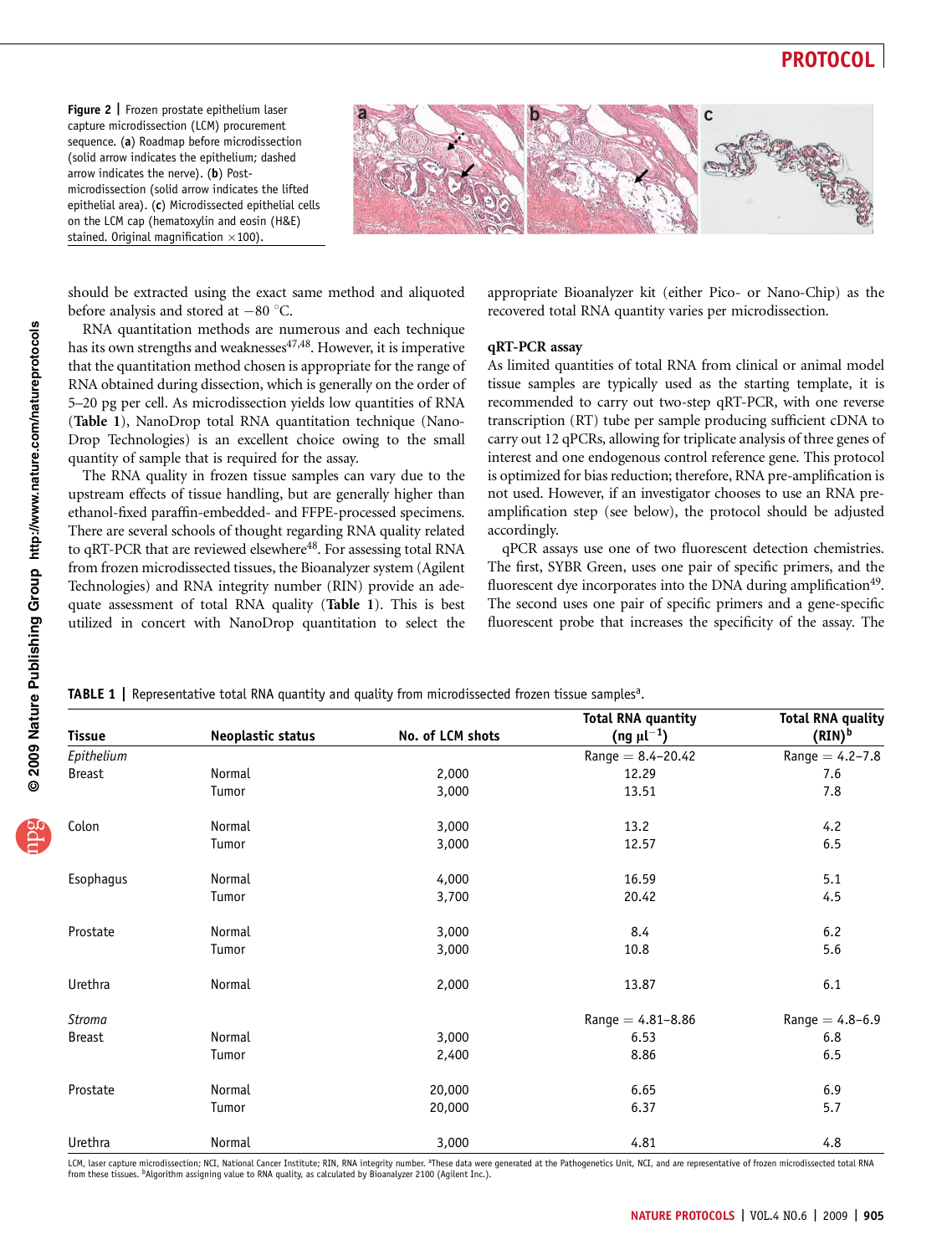most common probe detection chemistry is TaqMan (Applied Biosystems), in which the signal is generated by cleavage of the fluorescent quencher during the reaction cycle. This is the detection chemistry described in the protocol below; however, fluorescent probe expense may be an issue for some users.

For downstream qRT-PCR application, RNA quality of RIN  $>$  5 is considered good and RIN  $>8$  is considered excellent<sup>50</sup>. In general, highly fragmented RNA from FFPE samples is not optimal for qRT-PCR amplification; however, our experience has shown that informative qRT-PCR results can be obtained from frozen samples that show some RNA degradation (RIN  $2 < x < 5$ ). The use of random hexamers as primers for RT diminishes the effects of degradation by generating more complete cDNA coverage of genes than with oligo dT priming. A more complete review of issues related to RT and qPCR has been discussed elsewhere<sup>47,48,51-58</sup>. In addition, our experience suggests that single plexing of the qPCR (i.e., separate reactions from the same cDNA sample for the gene(s) of interest and the endogenous control reference gene) reduces the potential for competitive inhibition by the two primer and probe sets and subsequently improves detection capabilities by 2–3  $C_T$  values, which is important when analyzing transcripts that may be expressed at a lower level. Spiking the master mix with additional Taq polymerase  $(1 \mu l)$  per qPCR) increases the detection capabilities by another 2–3  $C<sub>T</sub>$  values. In addition, we have found that using larger qPCR volumes (50  $\mu$ l),  $C_T$ values were further improved. Smaller reaction volumes (e.g.,  $20 \mu l$ ) without additional Taq polymerase spiking may be used successfully to obtain quantitative gene expression measurements; however, investigators must weigh the cost of larger reaction volumes and additional Taq polymerase to the potential decrease in detection capabilities for the specific experiment and transcripts to be detected.

The number of gene transcripts that can be analyzed from a typical microdissection from frozen tissue samples using qRT-PCR is limited. Moreover, the ability to analyze qPCR efficiency and standard curves is not possible owing to the small sample quantity generated by microdissected tissues<sup>48</sup>. Therefore, the use of a comparable positive control total RNA sample (i.e., if using microdissected frozen human esophageal tissue, the positive control would be purchased total human esophagus RNA) in the qRT-PCR is necessary.

As an example, a typical prostate epithelium microdissection of 3,000 laser shots ( $\sim$  10,000 cells) allows for the procurement of ±160 ng of total RNA, which is sufficient to analyze the transcripts of nine genes of interest and one endogenous control reference gene. For the prostate stroma, microdissection of 3,000 laser shots typically yields ±24 ng of total RNA, which is only an adequate template to analyze one gene of interest and one endogenous control reference gene. To procure  $\sim$  10,000 cells from the stroma, the microdissection laser shots are generally increased four times, depending on the cellular density.

#### Normalization strategy

A normalization control is critical when attempting to quantitatively compare gene expression levels between two biological samples (e.g., diseased cells versus normal cells). Housekeeping genes such as ACTB and GAPDH have historically been used for normalization because they were presumed to be stably expressed in all cell types. In addition, cell analyte content (i.e., amounts of RNA, DNA or protein), numbers of cells and averages of multiple genes from expression arrays are sometimes used as normalization approaches. The majority of the qRT-PCR studies in the literature use a common set of housekeeping genes as endogenous controls for normalization. These mRNAs are generally effective, but their expression levels have been shown to vary among different cell types, samples and environments<sup>59–70</sup>. Therefore, universally stable endogenous control genes have not been found<sup>71</sup>. For example, ACTB has consistently stable levels of gene expression in cultured prostate cancer DU-145 and PC-3 cells<sup>67</sup>. However, our experience and the experience of others<sup>72</sup> have shown that the same in vitro expression levels are not always observed in ex vivo tissue samples. Therefore, a housekeeping gene such as ACTB may not be the most stable endogenous control gene for use in qRT-PCR studies using tissue samples. In addition to issues related to tissue type, disease states (e.g., cancer or other proliferative processes) and procurement methods may introduce variability in housekeeping gene expression $60,73-77$ . Therefore, for each tissue type and experimental system, a reliable and accurate normalization strategy must be determined and validated.

To address this in prostate, our group analyzed three gene expression normalization strategies (LCM cell count, total RNA measurement and endogenous housekeeping genes) using microdissected frozen samples<sup>16</sup>. Briefly, the data showed that microdissection cell counting was not a reliable normalization method. Within replicate dissections, a sizeable variation of up to  $1.84$   $C<sub>T</sub>$ values was seen, which could induce a bias of up to 3.6-fold between samples. As gene expression changes of approximately three- to four-fold  $(1.5-2 \tC<sub>T</sub>$  values) are considered as potentially biologically important<sup>78</sup>, the use of microdissected cell count is not recommended as a normalization strategy.

The second normalization method analyzed was the use of total RNA quantity as an internal control for qRT-PCR from microdissected tissues. Total RNA was recovered and quantified by the NanoDrop method from microdissected cells from triplicate serial sections. The data showed that RNA quantitation alone produces a large variance, which prohibits using this approach for normalization.

Even though the data showed that neither microdissection cell count nor total RNA measurement are precise enough to serve as a normalization strategy for microdissected tissue, they are practical first and second steps in calibrating 'ballpark' RNA input levels that can be successfullyexamined by qRT-PCR.

The third normalization method analyzed was the use of endogenous housekeeping genes as an internal reference control for qRT-PCR from microdissected tissues. Endogenous housekeeping genes were found to offer an excellent representation of the cellular transcriptome, and the use of only one or two housekeeping genes (i.e., PGK1 or 18s and HPRT for paired samples) was precise enough to serve as an internal reference control for quantitative gene expression analysis. The need to normalize with only one or two housekeeping genes is important, as limited amounts of RNA are typically procured from microdissected tissue samples.

Several methods for relative quantitation exist, including the most commonly used  $2^{-\Delta\Delta C_T}$  method<sup>79,80</sup>. This approach is recommended for dissected cells, as it allows for the maximal number of genes that can be analyzed from one sample.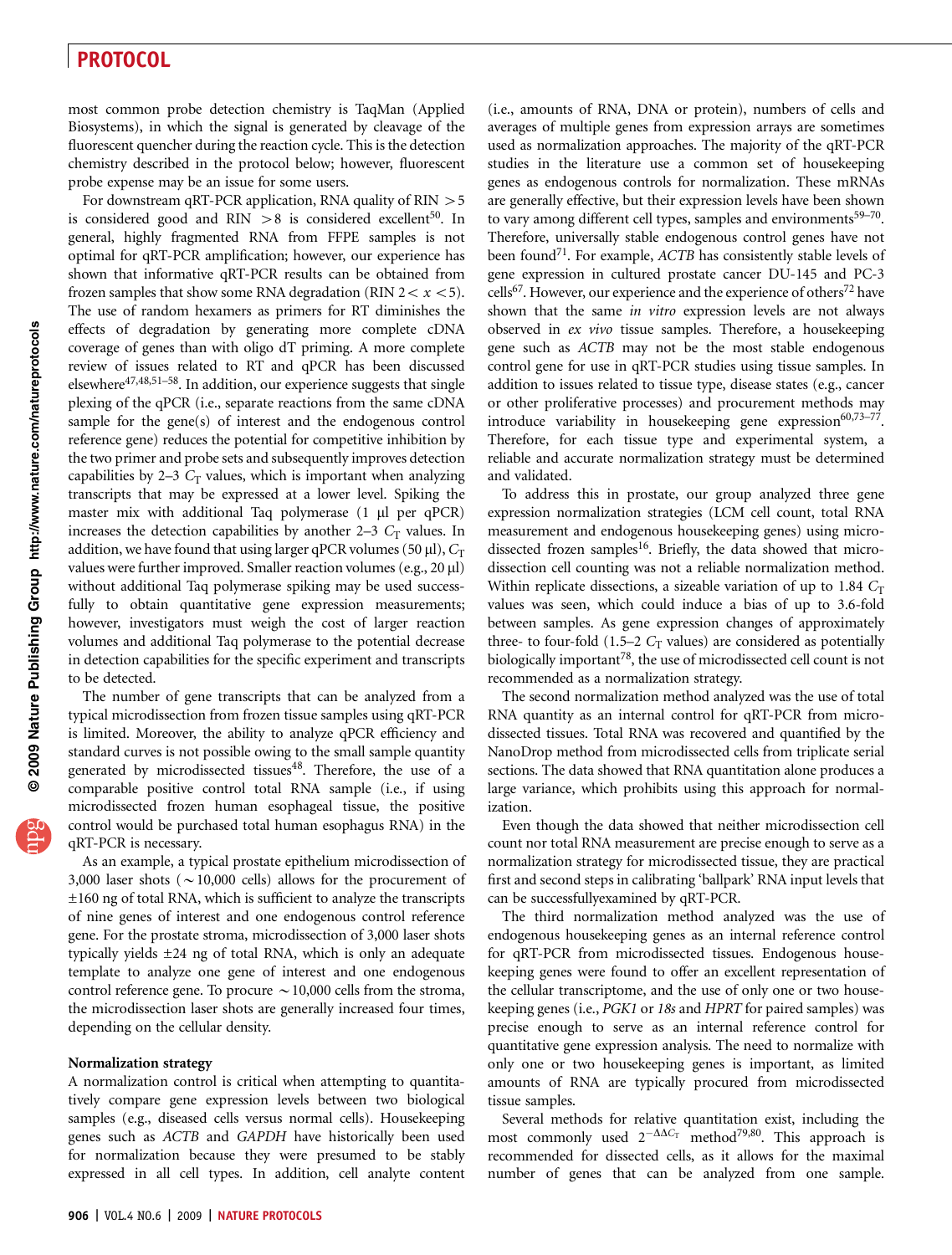Assuming comparable amplification efficiencies between the gene(s) of interest and the calibrator, this method eliminates the need for generating standard curves, as the gene of interest data are normalized to the calibrator (endogenous housekeeping reference control gene)<sup>81</sup>.

#### Experimental design

General considerations. Before beginning the protocol, the following general guidelines should be considered: (1) Use a clean dead-air hood that is dedicated for setting up RT and PCR reactions in preparing all qRT-PCs to avoid contamination. All pipettes, pipette tips, tubes, pens, min-centrifuge and vortex should be contained inside the hood. (2) Place all reagents on ice. (3) Protect all TaqMan probes and master mixes from light (i.e., keep in dark). (4) Mix (vortex or swirl, depending) and spin down all source vials before opening. (5) Always run a no template control (NTC), a no RT and a positive control  $((+) C)$  for each RT and primer/probe set for qPCR. (6) In loading reaction tubes, load in the following order: (1) NTC, (2) no RT, (3) unknowns and (4) (+) C. This will minimize the potential for contamination carryover. (7) Aliquot source vials to minimize freeze–thaw cycles. (8) To prevent pipetting errors, prepare master mixes of reagents wherever possible to minimize the number of pipette steps made. (9) Use powder-free gloves to prevent optical reader interference. (10) Use a common positive control commercial total RNA for all qRT-PCRs for the same tissue type. This will allow a common reference from plate to plate, allowing data to be analyzed across batches.

Tissues. To obtain total RNA from microdissected tissues, the following considerations must be taken into account: (1) Sample has been snap-frozen properly before storage. (2) Tissue block is maintained at optimal temperature during sectioning. (3) Cryostat and all sectioning and staining consumables are free of contaminating tissues. (4) Once the tissue section is cut from the block, mount the section on an uncharged glass slide at room temperature. An uncharged slide will allow the tissue to more easily be procured/lifted off the glass slide during the microdissection process. The glass slide with the tissue section on it should then be placed immediately on dry ice. Do not let the tissue section defrost. (5) Before choosing the tissue block for use in the study, do a scrape of the tissue section<sup>35</sup> and do RNA extraction and isolation followed by quantitation and qualitation analysis to assess RNA integrity<sup>16</sup>. (6) Frozen tissue sections should not be stored for more than 2 weeks before use. (7) Once the tissue section is out of the freezer, not more than 30 min should elapse before placing the microdissected tissue into the lysis buffer.

RNA isolation and measurement. RNase-free techniques need to be followed stringently to prevent experiment failure due to contamination. This can be accomplished by (1) wearing powderfree disposable gloves, (2) avoiding touching RNase-contaminated surfaces, (3) changing gloves often, (4) cleaning bench tops and hood surfaces with an RNase decontaminant solution before use, (5) using a dedicated RNA bench and equipment and (6) using reagents and consumables that are free of contaminants (e.g., RNases, other RNA or DNA, PCR products, thawed tissue fragments or chemical contaminants).

Extract and isolate RNA using a total RNA extraction kit that is appropriate for the amount of microdissected tissue procured. In our

experience, the PicoPure RNA Isolation Kit (Arcturus/Molecular Devices), a glass filter-based method, provides the largest and most reproducible total RNA yields from microdissected tissue samples.

After RNA purification, DNase treatment for 15 min is recommended<sup>2,16</sup>. For most genes, a DNase step is not necessary. It is best to design and use cDNA-specific primers and probes to reduce the need for a DNase treatment, but for some pseudogenes a DNase step is necessary. Therefore, it is generally recommended to add a DNase treatment to the RNA extraction if the kit chosen does not include one. In this protocol, DNase treatment is recommended to prevent interference by the PicoPure RNA Isolation Kit (Arcturus/ Molecular Devices) components that may cause artifacts during downstream Agilent 2100 Bioanalyzer assessment of quality and genomic DNA (gDNA) contamination. However, if investigators choose not to use a DNase step, downstream quality assessment using the Agilent 2100 Bioanalyzer may be confounded.

Immediately after total RNA extraction and before storage at  $-80$  °C, one must be sure to aliquot samples into volumes appropriate for quantitation  $(1 \mu l)$ , qualitation  $(2 \mu l)$  and multiple RT reactions (4 µl each). It is recommended to use an elution buffer volume of 20 ml to recover sufficient total RNA to make the previous aliquots. Place total RNA aliquots at  $-80$  °C until ready for use in RT reaction.

This RNA extraction and isolation protocol eliminates the presence of qRT-PCR inhibitors in the total RNA sample; however, qRT-PCR inhibition due to template overload is still possible.

After total RNA purification, quality and quantity measurement is recommended<sup>16</sup>. As very small total RNA quantities are obtained from microdissected tissues (Table 1), it is difficult to adjust or equalize total RNA quantities across samples before qRT-PCR. However, it is important to know the starting quantities and qualities of total RNA in order to 'ballpark' starting template input, $16$  and it is recommended to quantify total RNA using the NanoDrop ND-1000 spectrophotometer (260/280 nm; NanoDrop Technologies). This method only requires 1 µl of sample and can be used with concentrations as low as 2 ng  $\mu$ l<sup>-1</sup>. As total RNA concentrations per microliter from microdissected tissue samples (Table 1) generally fall below the quantity detection limits of the Bioanalyzer ( $>$  25 ng  $\mu$ l<sup>-1</sup>; Agilent Technologies), this method of total RNA quantitation is not sensitive enough for routine use.

Before measuring total RNA quality, several considerations for measuring quality of total RNA from microdissected tissues need to be taken into account. When generating total RNA from microdissected tissues, the quantity of total RNA recovered per sample varies depending on many variables, including, but not limited to, the subject, tissue type, tissue processing and storage. RNA qualitation of total RNA from microdissected tissue samples yields quantities too small to routinely use conventional gel electrophoresis to determine RNA integrity. Therefore, it is recommended to use the Agilent 2100 Bioanalyzer (Agilent Technologies) because it only requires 1 µl of sample for the analysis of 18S and 28S rRNA and provides an RIN. Total RNA concentrations per microliter of elution buffer often fall in the range of one of the detection capabilities of the Agilent Bioanalyzer Pico- and Nano-Assays. The Agilent RNA 6000 Pico Kit has a qualitative range of 50–5,000 pg  $\mu$ l<sup>-1</sup> and is not suitable for quantitation. The Agilent RNA 6000 Nano Kit has a qualitative range of 5–500 ng  $\mu$ l<sup>-1</sup> and a quantitative range of 25–500 ng  $\mu$ l<sup>-1</sup>. As such, it is imperative to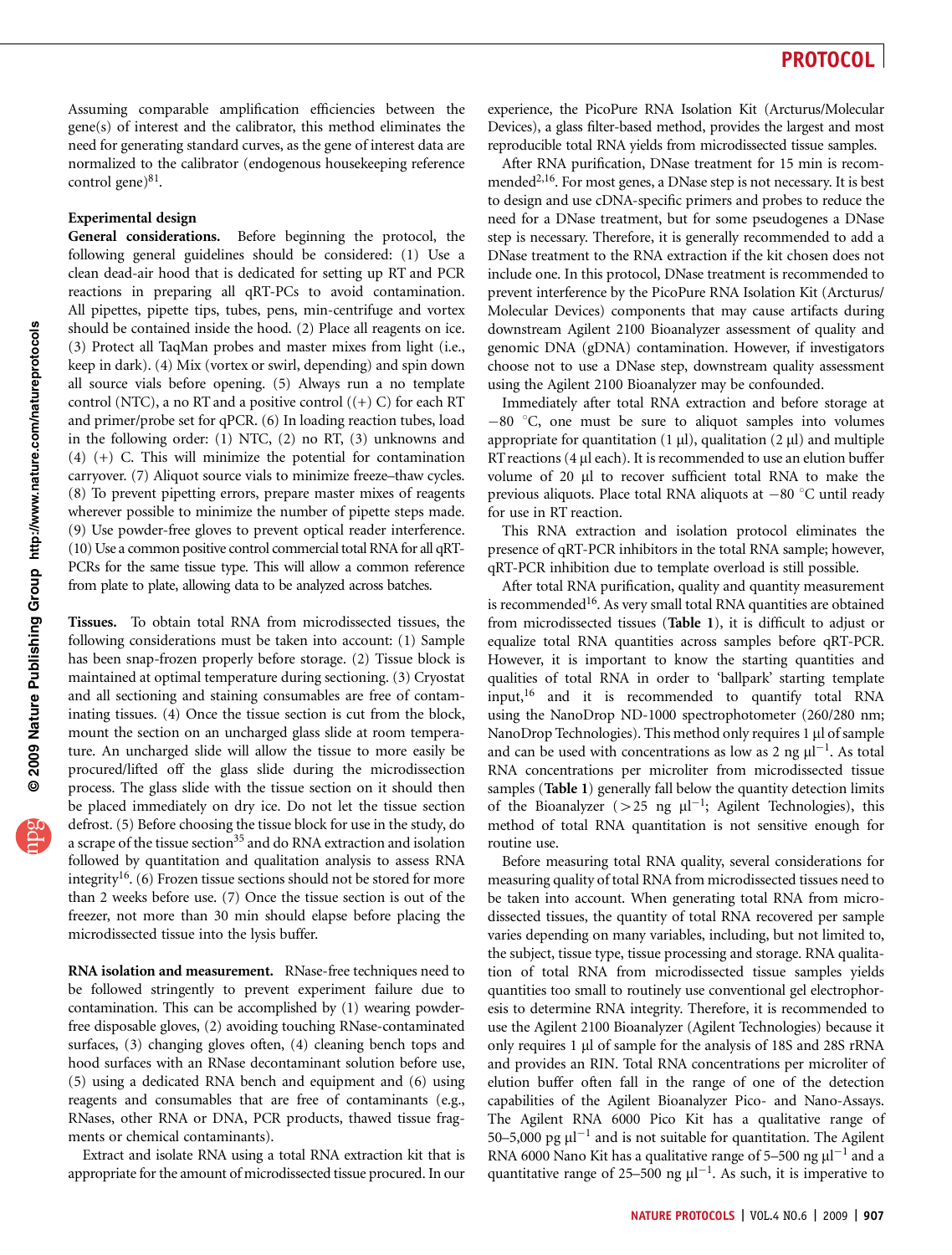carry out NanoDrop quantitation before the Bioanalyzer qualitation analysis to determine which kit (i.e., Pico or Nano) is appropriate. In addition, one method of quantitation and one method of qualitation should be used throughout the study for all tissue samples. Therefore, as RNA quantities vary and are predominantly  $\langle 25 \text{ ng } \mu l^{-1}$  (the minimum for Bioanalyzer quantitation analysis is  $\geq$  25 ng  $\mu$ l<sup>-1</sup>), NanoDrop is the preferred technique for RNA quantitation. In summary, it is recommended that investigators should carry out total RNA quantitation of samples using the NanoDrop quantitation technique for RNA and also using appropriate Agilent RNA 6000 kit (i.e., use Agilent 6000 Pico Kit for samples with total RNA quantities  $<$  5 ng  $\mu$ l<sup>-1</sup> or use Agilent 6000 Nano Kit for samples with total RNA quantities  $>$  5 ng  $\mu$ l<sup>-1</sup>).

Controls. An LCM negative control is prepared for each tissue section by making 3,000 laser shots in a tissue-free portion of the tissue section. This sample is processed throughout the entire experiment in parallel with microdissected tissue samples to control for contaminating RNA.

The choice of positive control total RNA origin (i.e., organism, organ and tissue type) is dependent on the tissue samples being analyzed, but is typically from the same organism and the tissue type, e.g., positive control of total human prostate RNA for experimental microdissected frozen human prostate tumor and normal tissue samples. However, if the desired tissue type is not commercially available, a good alternative is to use organismspecific universal RNA.

Once initial positive control concentrations are determined, the investigator should choose the three positive controls that are closest in concentration to the total RNA amount from the microdissected sample.

An endogenous control reference gene(s) that shows stable expression in the samples being analyzed is used in the third step of the normalization strategy<sup>16</sup>. It is recommended that if a single endogenous control reference gene can be used for the study, that just one is used, see Erickson et al.<sup>16</sup> for a discussion of this topic. Primer and probe design has been discussed extensively in a previous issue of Nature Protocols<sup>48</sup>. TaqMan chemistry-based primer/probe sets (e.g., AB Assays-on-Demand, AB Assays-by-Design or other TaqMan chemistry primer/probe sets) are recommended for use with RNA from microdissected samples because of improved specificity over primer-only-based detection chemistries (e.g., SYBR). For microarray gene expression profile validation, it is recommended to design all primer/probe sets to amplify the same region of the cDNA sequence as the gene-specific microarray probe set used to derive the data.

Using a single endogenous control housekeeping gene, it is possible to analyze up to nine genes of interest from a single microdissection (Fig. 3). For both the genes of interest and the endogenous control reference gene(s), non-primer-limited primer/ probe sets can be used in single-plex reactions. While carrying out multi-plex reactions, it is recommended to use primer-limited primer/probe sets for amplification of the endogenous control gene, as this limits amplification of the gene once the signal threshold is reached. In multi-plex reactions, choose different reporter dyes for the genes of interest (e.g., FAM) and the endogenous control reference gene (e.g., VIC/HEX). For singleplex reactions, it is not necessary to choose different reporter dyes or use primer-limited primer/probe sets. However, if using the endogenous control reference gene(s) for other types qRT-PCR experiments, it may be more cost-effective to use VIC-labeled primer-limited primer/probe sets.

qRT-PCR. Total RNA yield from microdissected tissue determines the number of genes that can be analyzed by qRT-PCR. Each qPCR requires 4 ng of total RNA starting template that was used for RT. For example, if the microdissection of epithelium yielded  $\sim$  160 ng of total RNA, this would allow for the analysis of nine genes of interest and one endogenous control housekeeping gene. However, if the microdissection of the stroma yielded  $\sim$  24 ng of total RNA, only one gene of interest and one housekeeping gene can be analyzed. Stroma should be analyzed for cellular density and the number of laser shots adjusted to increase the total RNA yield.

Total RNA samples from microdissected tissues are limited and expensive. Therefore, it is imperative that primers and probe sets are validated to ensure that they specifically amplify their intended target sequence linearly and reproducibly before using the microdissected RNA samples. This can be accomplished using a commercially available tissue-specific total RNA to carry out serial dilutions. The serially diluted RNA is then applied to the qRT-PCR protocol using the specific primers and probe sets. The  $C<sub>T</sub>$  values, PCR efficiencies and standard curves are evaluated. Following primer and probe set specificity and sensitivity, cDNA generated from the RT portion of the protocol can be used for qPCR assays, which should be carried out in triplicate as technical replicates to assess precision of assay.

qRT-PCR of microdissected tissues is carried out in two steps (RT and qPCR) to maximize the number of genes that can be analyzed from one sample. During RT, random hexamers should be used as reverse primers to counter the effects of mRNA degradation. Carry out RT and qPCR reactions of matched disease and normal tissue sample total RNA at the same time. Three technical replicates of qPCR are used to assess precision of the assay, and endogenous control gene primer/probe sets are analyzed for each sample and control. This qPCR protocol described here uses 50 PCR cycles instead of the usual 40 cycles, although with microdissected samples we find that more than 90% of genes do not have  $C_T$  values  $> 40$ . A total of 50 cycles are used for qPCR to ensure that the NTCs for a gene of interest is at least 10  $C<sub>T</sub>$  values later than the sample gene of interest expression in cases where low levels of gene expression (e.g., 37  $C<sub>T</sub>$  values) are encountered. This ensures that if the NTCs indicate 'no  $C_T$ ' at 50 cycles, the qPCR reagents are free of contamination. In addition, the observation of 10  $C_T$  difference comparing no-RT with RT-positive samples means there is negligible contamination (0.1%) of gDNA<sup>82,83</sup>. However, as PCR efficiency changes with the length of the experiment, it is recommended to test the in-run PCR efficiency of gene-specific primer/probe sets at the  $C_T$  range of the gene of interest using a standard cDNA dilution series. In our experience, adding additional Taq polymerase is valuable in lowering  $C_T$  values and improving technical replicate standard deviations<sup>16</sup>. However, investigators should be aware that changes such as Taq concentrations can change PCR efficiencies.

Analysis. To ensure standardization of analysis techniques, one qPCR method and software analysis method should be used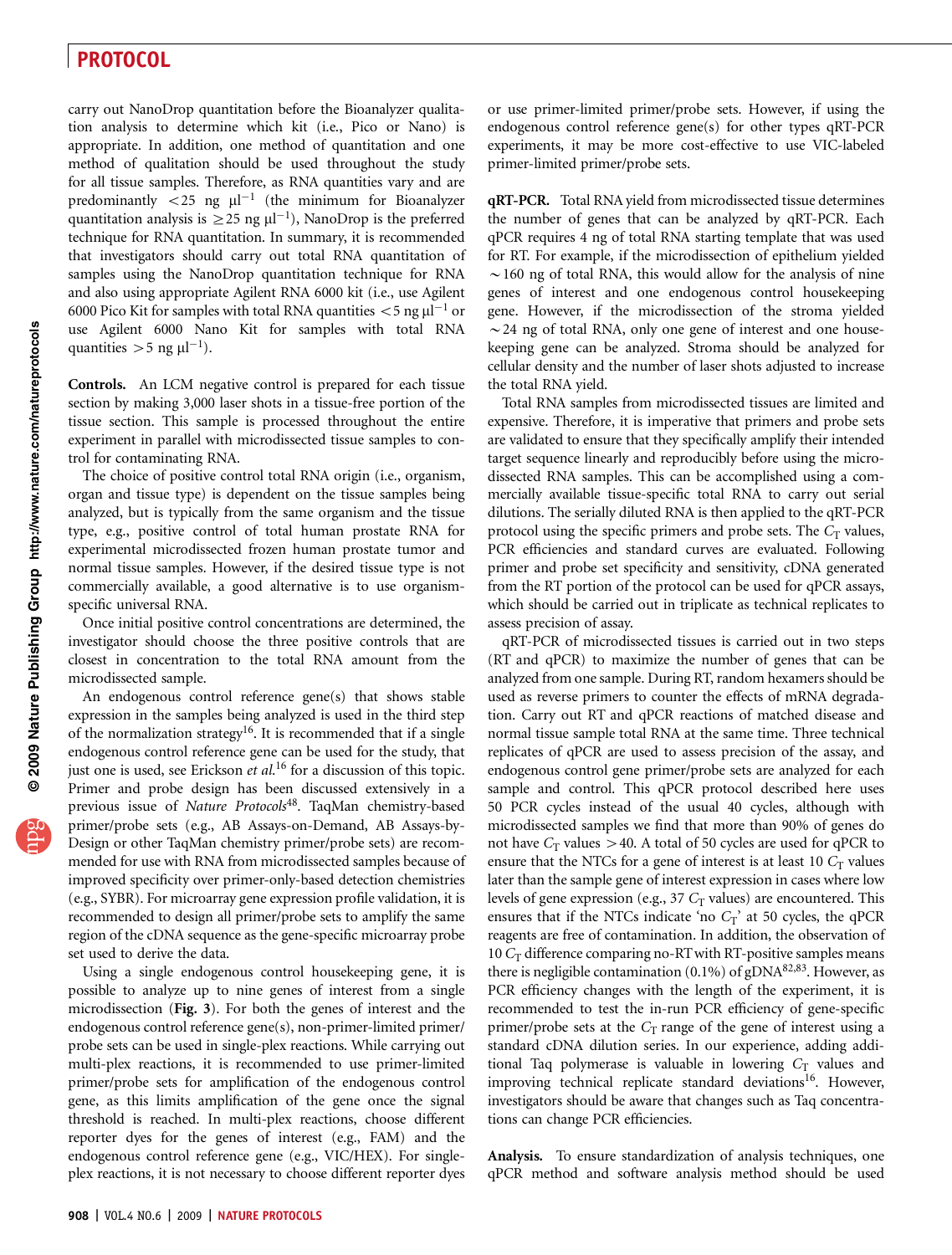throughout an entire study. Although beyond the scope of this protocol, a detailed review of qRT-PCR data analysis for amplification plots, primer/probe efficiencies, standard curve generation and general qRT-PCR analysis has been described in a previous issue of Nature Protocols<sup>48</sup>.

The normalization strategy dictates the analysis method that can be used. On the basis of the optimal normalization strategy for qRT-PCR from microdissected tissues<sup>16</sup> when comparing diseased and normal tissues, data are analyzed by relative quantitation analysis using the  $2^{-\Delta\Delta C_T}$  method<sup>84</sup>. This is not the only analysis method; however, investigators should assess if their study requires absolute quantitation using a standard curve. It is always recommended to assay the PCR efficiencies of each gene primer/probe set to be used in relative or absolute quantitation studies. In summary, all samples are analyzed relative to an endogenous control

### MATERIALS

#### REAGENTS .Dry ice ! CAUTION Dry ice can burn the skin on contact, and vapors can cause asphyxiation. Take appropriate precautions when using dry ice. .OCT compound (Tissue-Tek, Sakura Finetek, cat. no. 4583) for

- cryopreservation
- $\cdot$  Frozen tissue specimens sectioned at 8  $\mu$ m  $\triangle$  CRITICAL Do not store tissue sections for more than 1 month ( $\leq$ 2 weeks is preferred) before
- microdissection. **! CAUTION** Follow established protocols for safely working with bloodborne pathogens for all human and animal biological samples. For animal samples, follow all Institutional Animal Care and Use Committee protocol regulations. For human samples, follow all established Institutional Review Board clinical protocol regulations, including patient consent and sample anonymization.
- · Mayer's Hematoxylin solution (Sigma, cat. no. MHS128) ! CAUTION Contact with the solution is hazardous.
- .Scott's Blueing Solution (Fisher, cat. no. CS410-4D) or alkaline water ▲ CRITICAL The reddish color of Mayer's Hematoxylin will turn blue with mild alkaline treatment, such as that of Scott's Blueing Solution. Omitting the alkaline treatment step will make histopathological analysis of tissue and cell morphology difficult.
- . Eosin Y solution (Sigma, cat. no. HT110116) ! CAUTION Contact with the solution is hazardous; flammable.
- .Absolute (100%) ethanol (molecular grade, Sigma, cat. no. E7023)
- ! CAUTION Contact with the solution is hazardous; flammable. A CRITICAL In humid climates  $(>40\%)$ , monitor the water content of the ethanol, and change the solution as often as necessary. It is generally recommended to change all solutions in staining process every week or more frequently if staining > 20 slides.<br>• 95% and 70% ethanol. Prepare with Milli-Q-filtered water (Millipore)
- ▲ CRITICAL If preparing solutions in batches, do not store for more than 1 week at 4 °C.<br>• Xylene (Sigma Aldrich, cat. no. 247642) **! CAUTION** Vapor and contact are
- hazardous; vapor is harmful or fatal; use appropriate safety measures for working with and disposing of hazardous materials.  $\triangle$  CRITICAL Xylene substitutes (e.g., Citra-Solv) may diminish microdissection efficiency of some tissue types.
- .RNA extraction buffers (PicoPure RNA Isolation Kit, Arcturus/Molecular Devices, cat. no. KIT0204)
- .RNase-free DNase Set (50) (Qiagen, includes RDD buffer and DNase 1; cat. no. 79254)
- .RNA quality measurement (see REAGENT SETUP): RNA 6000 Pico Series II Assay (Agilent Technologies, cat. no. 5067-1513) and/or RNA 6000 Nano Series II Assay (Agilent Technologies, cat. no. 5067-1511)
- .RNase/DNase-free water (Ambion Applied Biosystems,
- cat. no. AM9937)
- .Tissue-specific total RNA (Ambion Applied Biosystems, cat. nos. vary depending on the species and organ) to use as positive control template
- .RT-PCR Grade Water (Ambion Applied Biosystems, cat. no. AM9935)

housekeeping gene from the same sample total RNA to generate the normalized  $\Delta C_T$  value. Subsequently, normalized disease tissue qPCR data are analyzed relative to normalized matched normal tissue qPCR data to generate the  $\Delta \Delta C_T$  value.

#### Conclusion

The protocol described in this report allows for quantitative analysis of mRNA derived from microdissected animal model tissues or from clinical specimens. However, it is important that investigators factor tissue-related variables, especially those inherent to clinical samples, into their experimental design and data analysis. Precise expression measurements from phenotypically or molecularly defined cell populations in tissue samples likely will have significant value for both laboratory researchers and clinical investigators.

- .RT assay: RT reagents (High Capacity cDNA Reverse Transcription Kit, Applied Biosystems, cat. no. 4368813; TaqMan Reverse Transcription Reagents, Applied Biosystems, cat. no. N8080234), Random hexamers (Applied Biosystems, cat. no. N8080127). Additional information for other RT reagents has been covered in a previous issue of Nature Protocols<sup>48</sup>.<br>• Primer/probe sets for genes of interest and endogenous controls: Assays-on-
- Demand TaqMan MGB Probe (Applied Biosystems, inventoried or made to order, cat. no. 4331182 or 4351372), Assays-by-Design: Primers (Applied Biosystems, cat. no. 4304970) and TaqMan MGB Probe (Applied Biosystems, cat. no. 4316034). Primer and probe design considerations have been covered in a previous issue of *Nature Protocols*<sup>48</sup>. in a previous issue of *Nature Protocols*<sup>48</sup>.<br>
• TE buffer pH 7.0–8.0 (e.g., 1 × TE Buffer pH 8.0, Quality Biological, cat. no.
- 351-011-131)
- .qPCR assay: 2- TaqMan Universal Master Mix (Applied Biosystems, cat. no. 4304437), AmpliTaq Gold DNA Polymerase, LD (Applied Biosystems, cat. no. 4338857). Other companies such as Stratagene offer qPCR reagents. Additional information for non-TaqMan chemistry-based qPCR assay reagents has been covered in a previous issue of Nature Protocols<sup>48</sup>. EQUIPMENT
- .Protective personal wear, including lab coats, powder-free latex and/or nitrile gloves and safety glasses
- .Biohazard or medical pathological waste container
- 
- 
- .80 °C freezer<br>-20 °C freezer .4 °C refrigerator<br>.Cryomolds (Tissue-Tek, Sakura Finetek, cat. no. 4557)
- .Cryostat (Leica CM 1900 UV, Leica Microsystems)
- .Uncharged slides and coverslips of the size appropriate for the tissue specimen to be sectioned. There are many distributors for these consumables (Fisher Scientific, cat. nos. NC9744786 and 22-037-169).
- .LCM system (PixCell II, Arcturus/Molecular Devices). Considerations for the choice of LCM systems have been discussed in a previous issue of Nature
- Protocols<sup>36</sup>.<br>
 Adhesive pads (Post-it Note, 3M)
- .CapSure Macro LCM Caps (Arcturus/Molecular Devices, cat. no. LCM0211)  $\triangle$  CRITICAL As tissue is in direct contact with the cap, it is important to use the adhesive pad to remove any tissue debris. If extraneous tissue is not carefully removed, it will be available for RNA extraction and may contaminate the sample.
- · Microcentrifuge tubes: MicroAmp 500 µl Thin-walled PCR Reaction Tubes (Applied Biosystems, cat. no. 9N801-0611) or Safe-Lock 500 µl Eppendorf Tubes (Brinkmann Instruments, cat. no. 2236361-1) ▲ CRITICAL To prevent lysis buffer leakage during pre-extraction heat incubation, the use of either of these tubes is recommended.
- .Oven (Hybaid Mini MK-II hybridization oven, Hybaid, cat. no. Mini Oven MK II)
- .Agilent 2100 Bioanalyzer (Agilent Technologies, cat. no. G2940CA)
- .NanoDrop ND-1000 UV-Vis Spectrophotometer (NanoDrop Technologies)

**w w//: ptt h**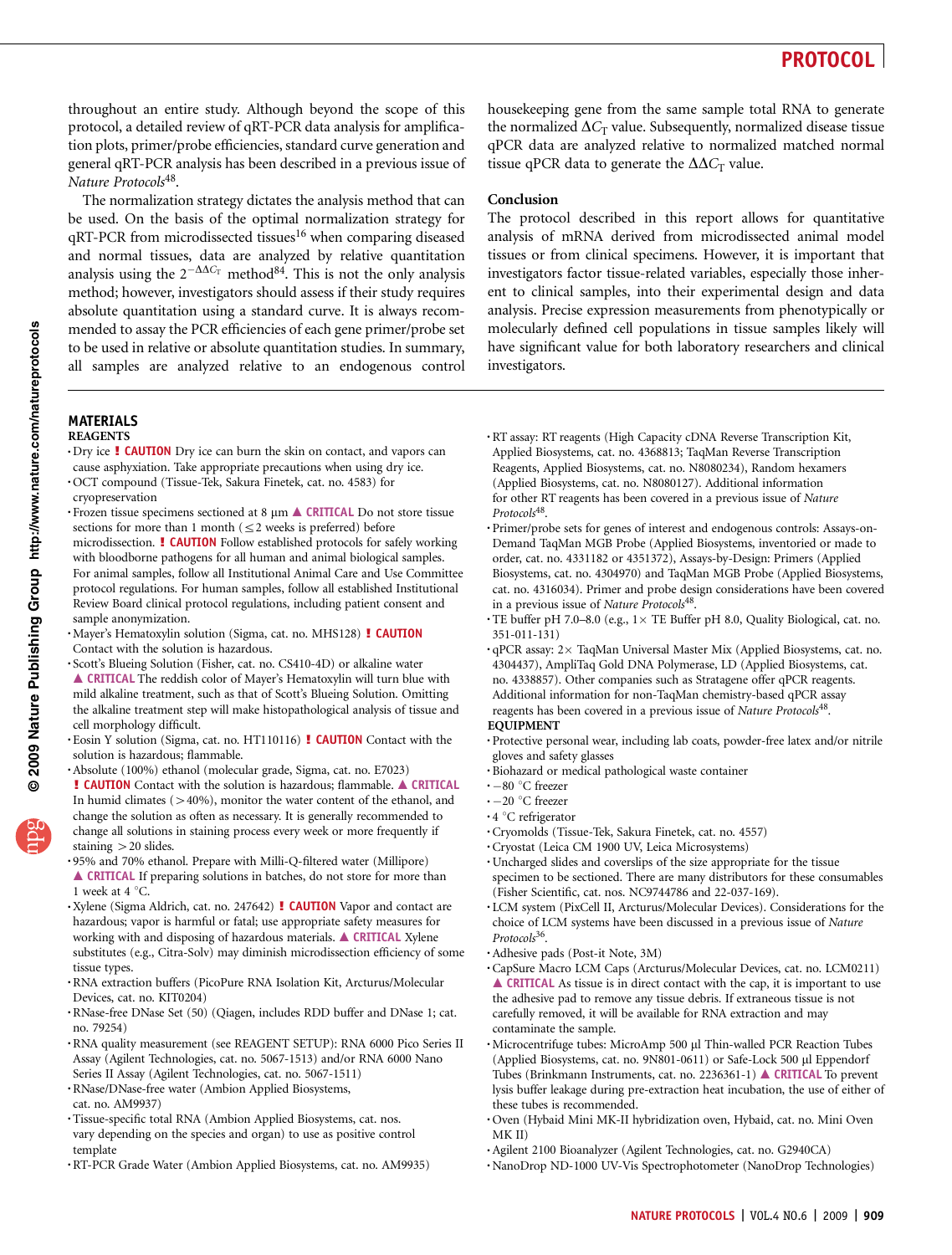- .Dedicated PCR Hood (AirClean 600 PCR Workstation, AirClean Systems, cat. no. AC632DB Dead Air Box)
- .Microfuge tubes: 1.7 ml DNase/RNase-free microfuge tubes (CoStar, cat. no. 3560), 0.65 ml DNase/RNase free microfuge tubes (CoStar, cat. no. 32090) and 0.65 ml DNase/RNase free PCR thin-walled tubes (e.g., PGC, cat. no. 502-075). Considerations for the choice of plasticware have been discussed in a previous issue of
- Nature Protocols<sup>48</sup>.<br>•Barrier filter pipette tips (CLP Direct Barrier Tips, cat. nos. BT10XL, BT20, BT100, BT200 and BT1000).
- .PCR thermocycler (MJ Research PTC-200 thermocycler, MJ Research) .qPCR thermocycler (Stratagene Mx3000P Real-Time PCR machine, Stratagene; Applied Biosystems 7500 Real-Time PCR System, Applied Biosystems). Considerations for the choice of a qPCR thermocycler have been discussed in a previous issue of Nature Protocols<sup>48</sup>.

#### REAGENT SETUP

RNA qualitation reagents For RNA 6000 Pico Series II Assay (Agilent Technologies, cat. no. 5067-1513) and/or RNA 6000 Nano Series II Assay

(Agilent Technologies, cat. no. 5067-1511), remove the reagent from the freezer for 30 min to bring to room temperature before use. Primer/probe sets For primer/probe sets delivered as individual components, prepare a 100- $\mu$ l 20 $\times$  working solution in TE buffer using TaqMan Gene Expression qPCR assays according to calculations detailed in the table below:

| Component                        | <b>Stock</b><br>concentration $(\mu M)$ | Volume<br>$(\mu l)$ | Final working<br>concentration (μM) |
|----------------------------------|-----------------------------------------|---------------------|-------------------------------------|
| Forward primer                   | 100                                     | 18                  | 18                                  |
| Reverse primer                   | 100                                     | 18                  | 18                                  |
| MGB Probe<br>$1\times$ TE Buffer | 100                                     | 59                  | 5                                   |

Store all primer/probe stocks and working solutions at  $-20$  °C until ready for use. For primer/probe sets that are delivered in the pre-prepared working solution, aliquot into 60 µl volumes and store at  $-20$  °C until ready for use.

### **PROCEDURE**

# Frozen tissue sectioning and staining for histopathological consideration  $\bullet$  TIMING 1.5–3 h<br>1 Select the frozen tissue sample to be used in the study from the database of available tissue

Select the frozen tissue sample to be used in the study from the database of available tissue specimens (Fig. 1a). ■ CRITICAL STEP Assess that the tissue specimen has been promptly snap-frozen and embedded in OCT. Rapid processing of the tissue specimen limits RNase activity and subsequent RNA degradation. If the frozen tissue specimen has not been previously embedded in OCT, do so at this time. The tissue block is now ready to have tissue sections cut onto glass slides.

2| Remove the selected tissue block(s) to be sectioned from the freezer and place on dry ice (Fig. 1b).

3| Prepare 10 tissue sections by sectioning the tissue block onto the standard histology glass slide using a cryostat and then place on dry ice (Fig. 1c and d).

 $\triangle$  CRITICAL STEP It is recommended to cut OCT-embedded tissue blocks at 8  $\mu$ m. This thickness allows for excellent histology visualization and is technically easy to cut. Decreased tissue thicknesses are technically difficult to cut an intact tissue section, whereas increased tissue thicknesses increase tissue opacity and the possibility of microdissecting contaminating cells. Frozen tissues most often can be sectioned onto non-charged slides; however, small tissue samples tend to fall off the slides while undergoing staining or microdissection; therefore, it is recommended that small tissue be sectioned onto charged slides. **! CAUTION** Tissue blocks preserve biomolecules better than tissue sections. Do not store tissue sections for more than 2 weeks

after cutting from the tissue block before microdissection (Fig. 1e). Longer storage increases biomolecule deterioration and makes the tissue unsuitable for the downstream RNA analysis.

- 4 H&E stain and coverslip tissue sections 1, 5 and 10 (Fig. 1f and Box 1).
- 5| Obtain histopathology consult to review tissues and select the cells of interest for microdissection procurement (Box 2).

### Tissue section staining and microdissection • TIMING 30 min

This reflects the maximum time for staining and microdissection of a given slide. The number of slides that can be microdissected in this time is dependent on the ease of recognition of cells to be dissected and the number of cells present on the tissue section.

6| Stain the tissue section for microdissection (Box 3).

### 7| Microdissect the cells of interest (Box 4, Fig. 2).

▲ CRITICAL STEP The first step in normalization is to ensure that the same number of shots (assuming similar cellular density) are microdissected for both the cells of interest (e.g., diseased epithelium) and the calibrator cells (e.g., normal epithelium)<sup>16</sup>. It is recommended to aim for about 10,000 cells per 3,000 shots for each of the tissue samples to be procured by microdissection if there is no previous experience with RNA quantity and quality of this particular tissue type/cell type to be microdissected. If there is no previous experience, perform a test microdissection followed by RNA quantity and quality assessment to determine the number of cells per number of laser shots that will be required for the study tissues. ? TROUBLESHOOTING

8| Place the LCM cap on dry ice and proceed directly to pre-RNA extraction; prepare LCM negative control or dissection of another area of the tissue with another cap.

▲ CRITICAL STEP If more than one cap needs to be used to procure the necessary number of cells for a single cell type sample (e.g., 20,000 shots for prostate stroma), pre-RNA extraction should begin for the first cap (cap A) before moving to microdissection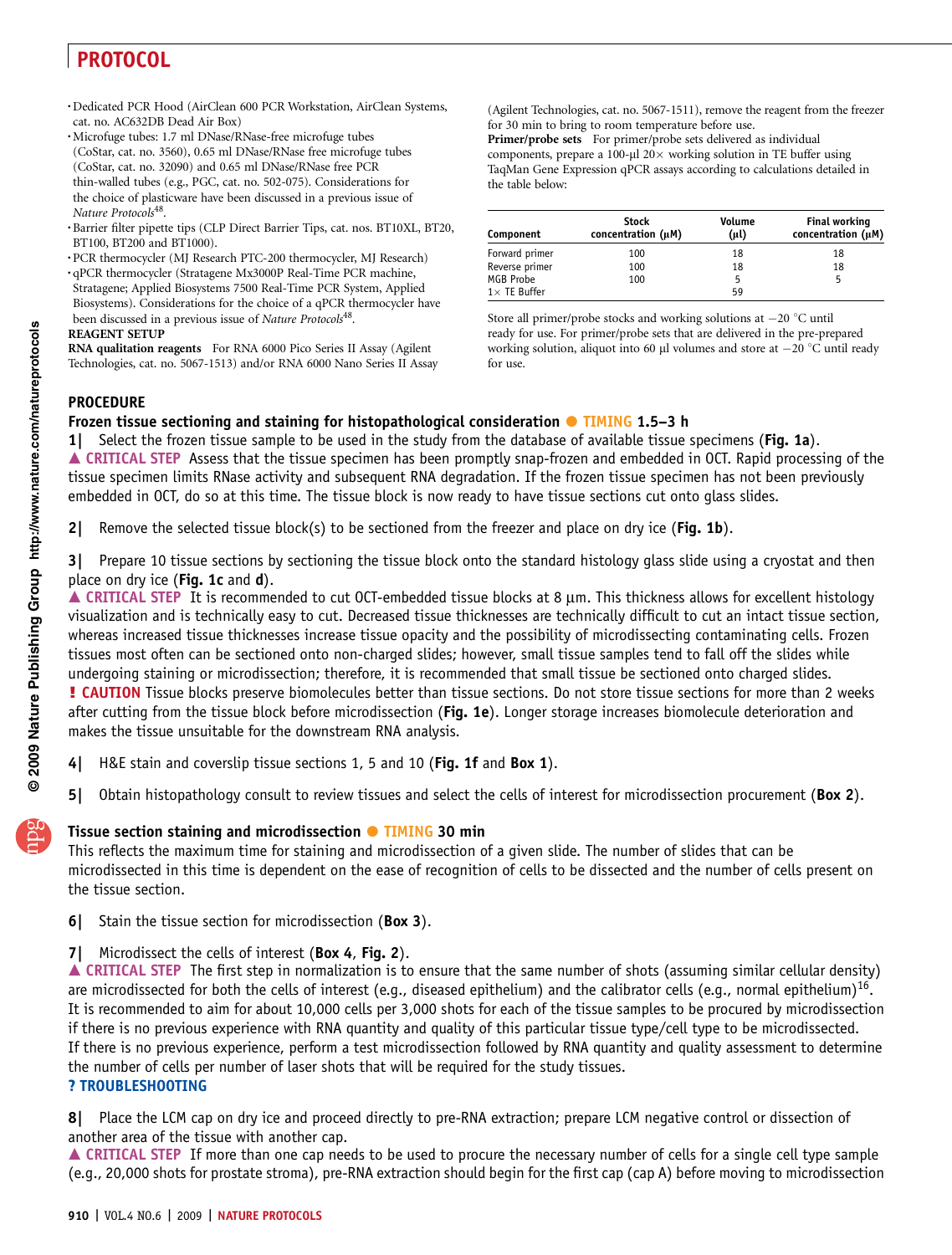## BOX 3 | FROZEN TISSUE SECTION STAINING FOR MICRODISSECTION

To improve cell adhesion to the LCM cap, create a 'rougher' tissue surface before staining by melting the frozen tissue section. This is achieved by placing the underside of the slide on the back of the hand for  $\sim$  30 s after the slide containing the tissue section is removed from the freezer. Times in parentheses should be used in laboratories located in humid environments. In addition, the longer times in absolute ethanol and xylene are recommended, even in semi-arid environments, to achieve strong dehydration to facilitate lifting cells from the glass slide. **! CAUTION** In our experience, the times in ethanol and xylene baths do not affect the quality of RNA. However, always use RNase-free water for the staining baths and always use fresh solutions and clean jars.

Prepare individual staining dishes with the following solutions and treat slides for the described durations. All solution preparation and staining are conducted at room temperature. After each incubation, slides should be briefly drained and then moved to the next solution:

1. 70% Ethanol, 15 s (30 s) 2. Deionized  $H<sub>2</sub>0$ , 15 s 3. Mayer's hematoxylin, 30 s 4. Deionized  $H<sub>2</sub>0$ , 15 s 5. Scott's Bluing, 15 s 6. 70% Ethanol, 15 s 7. Eosin Y, 2–5 s 8. 95% Ethanol, 15 s (30–60 s) 9. 95% Ethanol, 15 s (30–60 s) 10. 100% Ethanol, 15 s (30 s–2 min) 11. 100% Ethanol, 15 s (30 s–2 min) 12. Xylene, 60 s 13. Xylene, 60 s 14. Xylene, 60 s 15. Completely remove xylene from tissue by air-drying for approximately  $\sim$  2 min (5 min). **! CAUTION** The use of an air qun is not recommended as it may remove tissue. 16. Stained tissue section is now ready for microdissection. **! CAUTION** No more than 30 min should elapse from staining until tissue is microdissected and placed into the lysis buffer.

with the second cap (cap B). Begin microdissection using cap B while cap A is heat-incubated (see Step 12). An LCM negative control is prepared for each tissue section by making 3,000 laser shots in a tissue-free portion of the tissue section. This sample is processed throughout the rest of the protocol in parallel with microdissected tissue samples to control for contaminating RNA.

**! CAUTION** If time is running out (i.e., time elapsed from the beginning of staining to the end of microdissection for a single slide is quickly approaching the 30 min time limit), it is best to place cap A on dry ice while proceeding to microdissection with

## BOX 4 | FROZEN TISSUE MICRODISSECTION METHOD

Appropriate frozen tissue processing, sectioning and staining for microdissection (Box 1) should be observed. Histopathology consultation should be used to ensure that the cells of interest are the only cells procured (Box 2). If in doubt, do not procure those cells.

### Microdissection

- 1. Keep the glass slide with the stained tissue section on the laser microscope stage.
- 2. Keep a LCM cap (cap) onto the tissue. Use microscopic visualization (lowest magnification) to guide the cap placement onto the tissue.
- 3. Take the road map image. This is done initially while visualizing the tissue section under the microscope.
- 4. Before beginning microdissection, focus the laser (infrared or UV) and set up the appropriate laser parameters (power, duration of the pulse). Test the laser in a free space within the cap area, with no tissue, to evaluate the laser parameters.
- 5. Fire the laser over the cells to be dissected until the desired number of laser shots has been taken.
- 6. Take a pre-dissection image. This is done before lifting the tissue.
- 7. Lift the cap up from the tissue to remove the laser-targeted cells of interest.
- 8. Take a post-dissection image. This is done after lifting the cells of interest from the remaining tissue section.
- 9. Take a cap image. This is done to visualize the dissected cells.
- 10. Check the efficiency of tissue lifting onto the cap under a light microscope. Record the percentage of lifting by noting the overall average percentage of the laser spots occupied by dissected cells. In addition, the presence of any contaminating cells should be noted.

11. If contaminating cells are present on the cap, clean the cap with a sterile adhesive paper (e.g., Post-it Note, 3M). This is accomplished by gently placing the cap on top of the sticky border of the paper a couple of times.

12. Re-examine the cap by light microscopy. If contaminating cells are still present, repeat Steps 10 and 11 until no contaminating cells are present.

13. Place the cap onto a microcentrifuge tube containing lysis buffer. Lysis buffer is provided in the RNA extraction kit.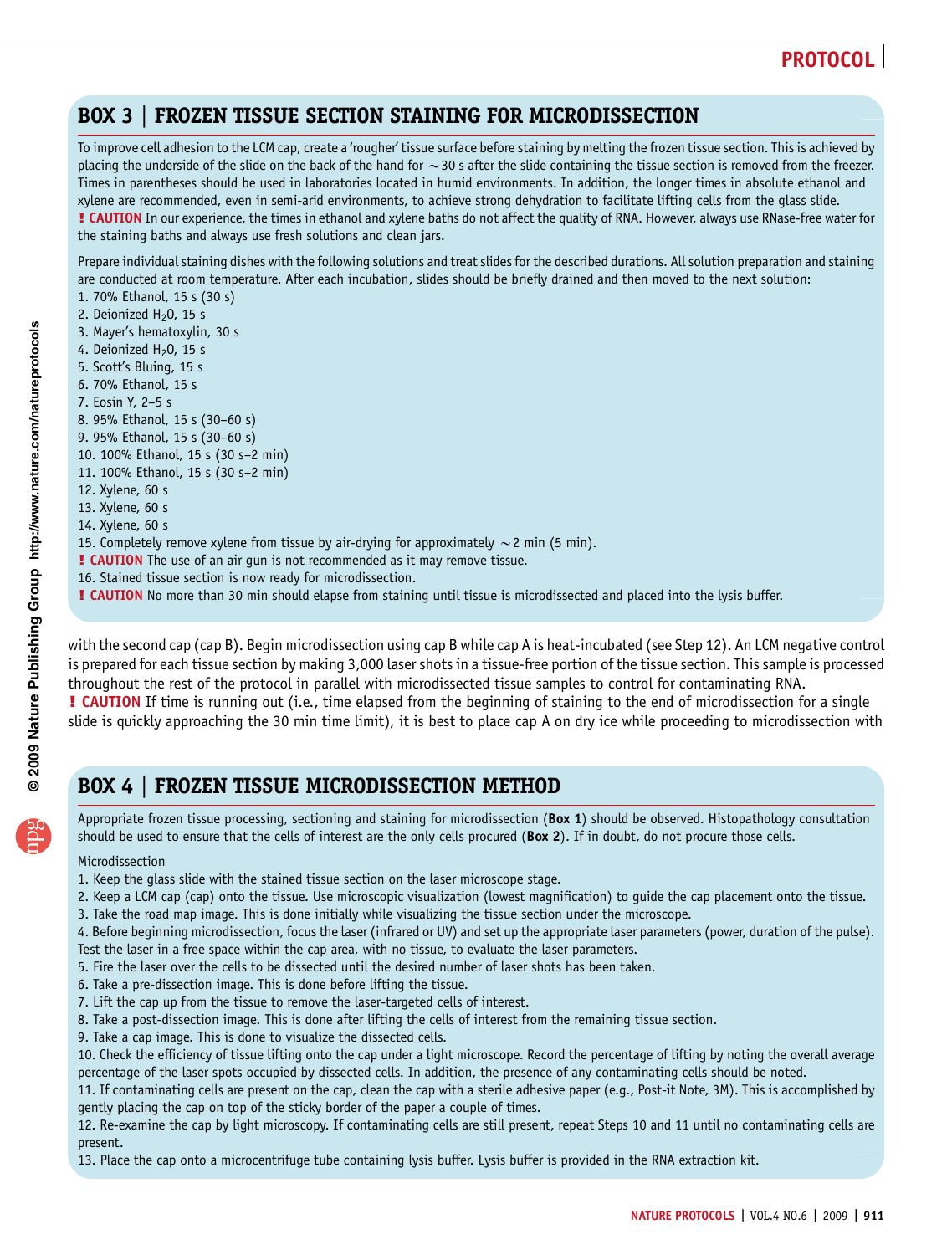cap B. In this instance, pre-RNA extraction batch processing can be carried out once all caps containing microdissected cells for a single tissue section have been collected.

### Pre-RNA extraction • TIMING 1 h 40 min

9| Add 50 µl extraction buffer into labeled microfuge tube.

10| Place the cap containing microdissected cells onto microcentrifuge tube containing lysis buffer. Lysis buffer and all reagents and consumables for RNA extraction and isolation are found in the PicoPure RNA Isolation Kit (Arcturus/Molecular Devices).

▲ CRITICAL STEP If multiple caps (e.g., cap A, cap B and cap C) containing microdissected cells were generated for one tissue cell type sample, the caps can be processed sequentially in the single volume of extraction buffer<sup>36</sup>. For cap A, follow Steps 10 through 14. Discard cap A and transfer the lysate to a clean labeled microfuge tube. Repeat Steps 10 through 15 for additional caps.

- 11| Invert a tube and flick it to cause the buffer to cover the cap.
- 12 Heat at 42  $\degree$ C for 30 min.
- 13| Mix by pulse vortex.
- 14| Centrifuge for 2 min at 800g at room temperature.

15| Discard the cap and close the microfuge tube containing cell extract.

▲ CRITICAL STEP If multiple pre-RNA extraction cell extracts for one tissue cell type sample were batch processed from multiple caps (e.g., cap A, cap B and cap C), instead of sequential processing as described in Step 10, pool all cell extracts into a clean labeled microfuge tube and record total volume of pooled cell extracts. This volume will be in multiples of 50 µl depending on the number of single cap-derived cell extracts that were pooled (e.g., 3 caps  $=$  150 µl total cell extract volume).

16| Keep in a  $-80$  °C freezer for 1 h or until ready to extract RNA. It is recommended to incorporate this step for all microdissected tissue samples for RNA extraction and subsequent transcript analysis. This ensures equal treatment of all tissue samples to be analyzed and reduces bias that may be incorporated by not all microdissected tissues being subjected to  $-80$  °C freezing.

**PAUSE POINT** Samples may be stored at  $-80$  °C at this point until ready to extract RNA.

### RNA extraction • TIMING 45 min

17| Remove microfuge tubes containing cell extract from the pre-RNA extraction step from the  $-80$  °C freezer.

18| Place in wet ice to transfer to an RNA clean bench for RNA extraction.

19| Pre-condition the RNA purification columns: add 250 µl of conditioning buffer to the RNA purification columns, incubate at room temperature for 5 min, and then centrifuge the columns at 16,000g for 1 min at room temperature.

20| Add 50 µl of 70% ethanol to the microfuge tube containing the cell extract from pre-RNA extraction. This results in a 1:1 ratio of 70% ethanol:cell extract.

▲ CRITICAL STEP If multiple pre-RNA extraction cell extracts for one tissue cell type sample were batch processed from multiple caps (e.g., cap A, cap B and cap C), as described in Step 17, use the recorded pooled cell extract volume to determine the necessary volume of 70% ethanol (e.g., 150 µl pooled cell extract requires 150 µl of 70% ethanol).

21| Add the cell extract and ethanol mixture to the RNA purification columns.

 $\blacktriangle$  CRITICAL STEP There is no limit to the amount of RNA the column can handle. However, the column can only handle 200  $\mu$ l of ethanol:cell extract at one time. Therefore, for volumes  $>$  200 µl, repeat Steps 21 and 22 using sequential aliquots of the ethanol:cell extract that are  $\leq$ 200 µl until all the ethanol:cell extract has been loaded to the column and spun down.

22| Centrifuge at 100g for 2 min at room temperature. Flow-through collection tube is large enough to collect all flow-through between Steps 22 and 33, and between Steps 35 and 38. Therefore, it is not necessary to discard flow-through between these steps. If processing an ethanol:cell extract volume  $>$  200 µl, discard flow-through after the final time repeating Step 23.

- 23| Centrifuge at 16,000g for 30 s at room temperature.
- 24  $\mid$  Add 100  $\mu$ l of wash buffer 1 (W1) to the columns.
- 25| Centrifuge at 8,000g for 1 min at room temperature.
- 26| Add 40 µl of DNAse solution (35 µl RDD buffer and 5 µl DNAse) to the columns.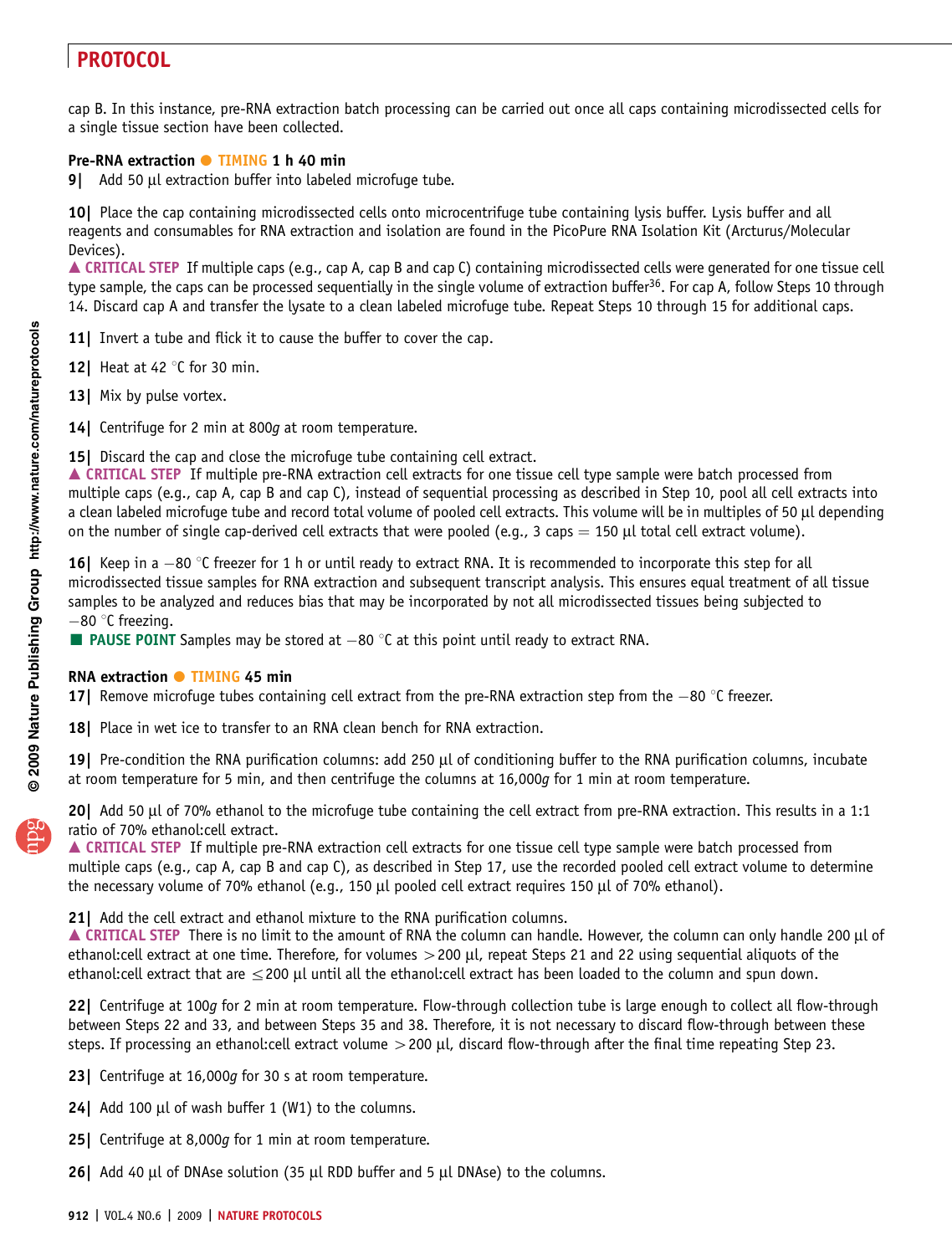- 27 Incubate at room temperature for 15 min.
- 28| Add 40  $\mu$ l of W1 to the columns.
- 29| Centrifuge at 8,000g for 15 s at room temperature.
- 30  $\mid$  Add 100  $\mu$ l wash buffer 2 (W2) to the columns.
- 31| Centrifuge at 8,000g for 1 min at room temperature.
- 32| Add another 100 µl of W2 to the columns.
- 33| Centrifuge at 16,000g for 2 min at room temperature.
- **34** Transfer each of the columns to a labeled microfuge tube.

35| Add 10 µl of elution buffer to the columns.

 $\triangle$  CRITICAL STEP To improve RNA elution, it is recommended to elute the RNA in two 10-µl volumes instead of using one 20-µl volume. Depending on experimental tissues being used, an investigator may choose to elute in one 20-µl volume and still recover adequate quantities of total RNA.

- 36| Centrifuge at 1,000g for 1 min at room temperature.
- 37| Centrifuge at 16,000g for 1 min at room temperature to elute the RNA.
- 38| Repeat Steps 35 through 37.

39| Remove the column from the labeled microfuge tube. The elution buffer containing the total RNA sample will be collected at the bottom of the microfuge tube.

40| Save the column and flow-through until after RNA quantitation analysis.

41 Aliquot each total RNA sample as follows for quantitation, qualitation and qRT-PCR analysis (Fig. 3). Pipette 3 µl of total RNA sample into a microfuge tube for quantitation and qualitation analysis. Aliquot the remaining total RNA into 4 µl volumes by pipetting into labeled microfuge tubes for qRT-PCR analysis.

42| As total RNA samples are aliquoted, place on either dry or wet ice depending on downstream analysis. If time permits, it is recommended to immediately proceed to RNA quantitation and qualitation at this point using the 3-µl aliquot intended for

quantitation and qualitation analysis; therefore, place these samples on wet ice. If total RNA measurement cannot be conducted promptly, place samples on dry ice and move to the  $-80$  °C freezer until ready to use.

▲ CRITICAL STEP Place total RNA aliquots intended for qRT-PCR analysis in the  $-80$  °C freezer for 1 h or until ready to run qRT-PCR. It is recommended to incorporate this step for all total RNA samples for qRT-PCR analysis. This ensures equal treatment of all tissue samples to be analyzed and reduces bias that may be incorporated by not subjecting all RNA samples to  $-80$  °C freezing.

**E** PAUSE POINT Samples may be stored at  $-80$  °C at this point until ready for qRT-PCR analysis.

Figure 3 | qRT-PCR from microdissected tissue process flowchart. Beginning with a typical dissection of  $\sim$  10,000 cells (3,000 laser shots), total RNA is extracted and isolated. This process yields  $\sim$  160 ng of total RNA in a volume of 20  $\mu$ l. The total RNA is aliquoted into four 4- $\mu$ l volumes and one 3- $\mu$ l volume. The 3-µl volume is used for RNA measurement. The remaining aliquots are used for qRT-PCR with one aliquot used as the no-RT control and the remaining three aliquots are used in RT to generate three 50-µl volumes of  $cDNA.$  Each of these 50- $\mu$ l volumes is used for qPCR triplicate replicate analysis of three genes of interest and one endogenous control housekeeping gene. The genes of interest may be different between the three subsamples, but the same endogenous control housekeeping gene must be analyzed from each of the RT tubes.

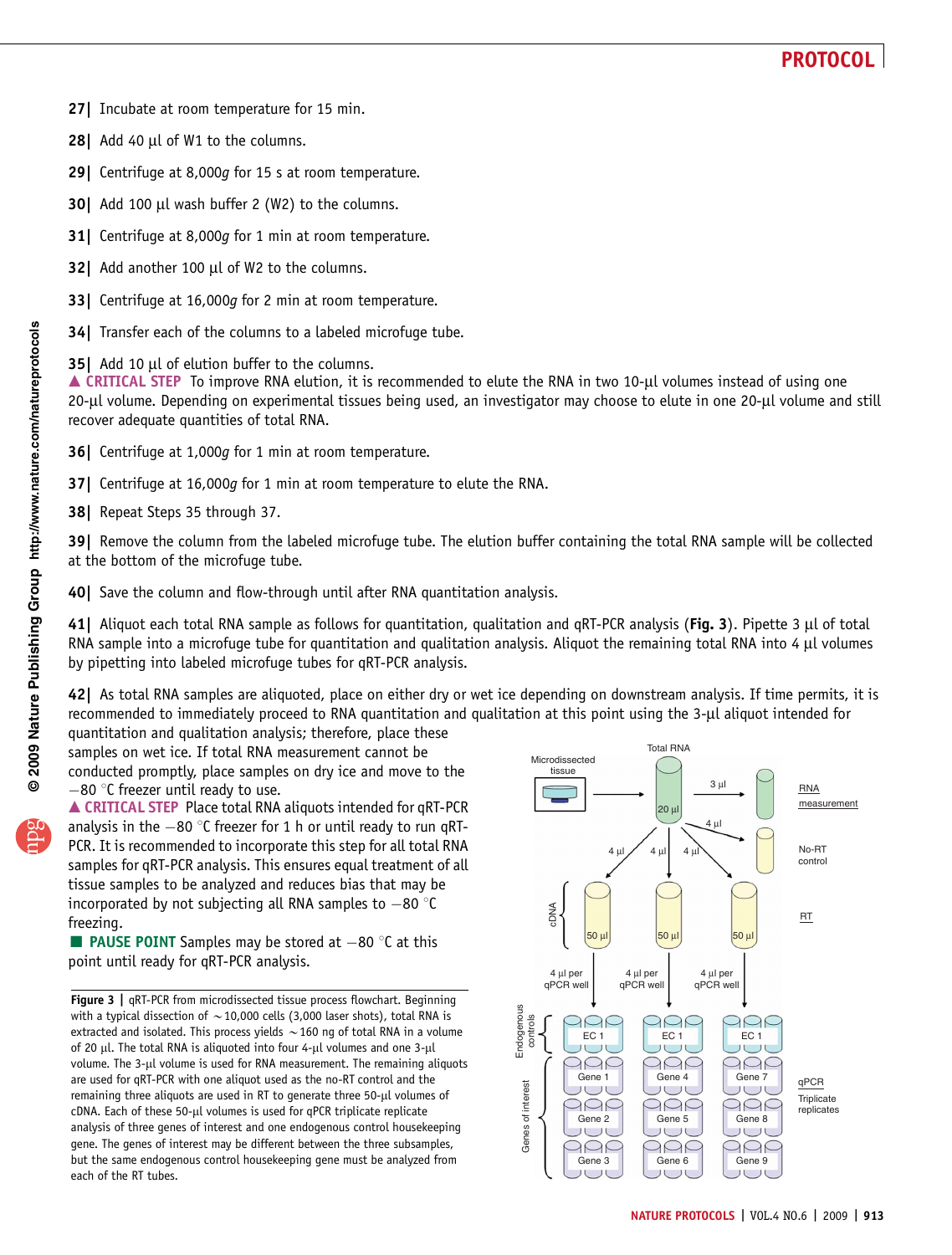### Preparation of positive control total RNA dilutions  $\bullet$  TIMING 20 min

43| Prepare dilution series of commercially available total RNA sample covering the expected ranges of total RNA concentrations recovered from microdissected tissue samples, as follows. These will be used as positive controls throughout total RNA measurement, primer/probe amplification efficiency assay and qRT-PCR analysis of samples from microdissected tissues. All dilutions, other than 1:1, are prepared in RNase/DNase-free microcentrifuge tubes using RNase/DNase-free molecular-grade water (H<sub>2</sub>O).

| <b>Dilution</b> | Total RNA concentration (ng $\mu$ l <sup>-1</sup> ) | Recipe                                       |
|-----------------|-----------------------------------------------------|----------------------------------------------|
| 1:1             | 1,000                                               | 100 µl of 1,000 ng $\mu l^{-1}$ of total RNA |
| 1:5             | 200                                                 | 20 µl of 1:1 in 80 µl of $H_2O$              |
| 1:10            | 100                                                 | 10 µl of 1:1 in 90 µl of $H_2$ 0             |
| 1:20            | 50                                                  | 5 µl of 1:1 in 95 µl of $H_2$ 0              |
| 1:50            | 20                                                  | 10 µl of 1:5 in 90 µl of H <sub>2</sub> 0    |
| 1:100           | 10                                                  | 10 µl of 1:10 in 90 µl of $H_2O$             |
| 1:200           | 5                                                   | 10 µl of 1:20 in 90 µl of $H_2$ 0            |
| 1:500           | 2                                                   | 10 µl of 1:50 in 90 µl of $H_2$ 0            |

44| Pulse vortex and pulse centrifuge all dilutions at room temperature and place on wet ice.

45| Aliquot 3 µl of diluted samples to use as a positive control total RNA measurement and place on wet ice. As samples are aliquoted, place on either dry or wet ice depending on time constraints. If time permits, it is recommended to immediately proceed to RNA quantitation and qualitation at this point using the 3-µl aliquot intended for quantitation and qualitation analysis; therefore, place these positive control dilution samples on wet ice. If total RNA measurement cannot be carried out promptly, place positive control dilution samples on dry ice and move to the  $-80$  °C freezer until ready to use.

46 | Prepare 20-µl aliquots of diluted samples for future use in total RNA measurements and qRT-PCR analysis. Place positive control dilution samples on dry ice and move to the  $-80$  °C freezer until ready to use.

**PAUSE POINT** Samples may be stored at  $-80$  °C at this point until ready for downstream analysis.

47| Aliquot 4 µl of commercially available RNase/DNase-free molecular grade water to use as a negative control and for blanking the system.

▲ CRITICAL STEP Use water that does not have diethyl pyrocarbonate (DEPC) or any other chemical compound in it. The quantitation method is spectrophotometry-based; therefore, any additional compound that may be in the water used as a blank or negative control will confound the data and will not give accurate representation of the total RNA concentration found within the sample aliquots.

### Total RNA quantity analysis  $\bullet$  TIMING 2 min per sample

48| Place 3-µl aliquots of all controls (see Step 45) and total RNA samples from the microdissected tissue samples (from Step 42) on wet ice. Mix the controls and samples by vortexing and spin down by centrifugation. Place the tubes back on wet ice.

49| Use 1 µl of aliquot from Step 48 to follow NanoDrop manufacturer's protocol for RNA quantitation.

▲ CRITICAL STEP To prevent contamination carryover and ensure accurate data analysis, analyze samples and controls in the following order: (1) negative control water, (2) all experimental total RNA samples from microdissected tissues, (3) positive control RNA samples and (4) negative control water. The use of the negative control water at the end of quantitation analysis to determine whether residual total RNA may be present in the NanoDrop equipment. If negative control water analysis indicates the presence of total RNA, clean the analysis equipment and re-measure total RNA quantities of all samples and controls. ? TROUBLESHOOTING

**50** Place remaining 2  $\mu$ l of RNA sample back on wet ice after quantitation analysis.

### Total RNA integrity quality analysis **• TIMING** 50 min per chip plus an initial 30 min to bring kit reagents to room temperature

51| Decide which total RNA qualitation assay to use (i.e., BioAnalyzer RNA 6000 Pico Assay or RNA 6000 Nano Assay) for each individual sample, depending on sample total RNA concentrations (ng  $\mu$ l $^{-1}$ ) determined in Step 49.

52| Bring appropriate kit reagents to room temperature in the dark for 30 min.

53| Use the remaining 2 µl aliquot (from Step 50) that is on wet ice for quality analysis following the manufacturer's protocol, with the following modification: After preparing the gel–dye mix, incubate all samples and controls and ladder at 70 °C for 2 min. Then quench on ice for 2 min, vortex and spin down. Load the sample within 10 min. Continue with manufacturer's protocol until the completion of quantitation analysis.

 $\blacktriangle$  CRITICAL STEP Owing to potential evaporation during the sample denaturation, it is recommended to use the remaining 2  $\mu$ l of total RNA aliquot for heat incubation. This ensures that a full  $1 \mu$ l is available to meet sample requirement volume for qualitation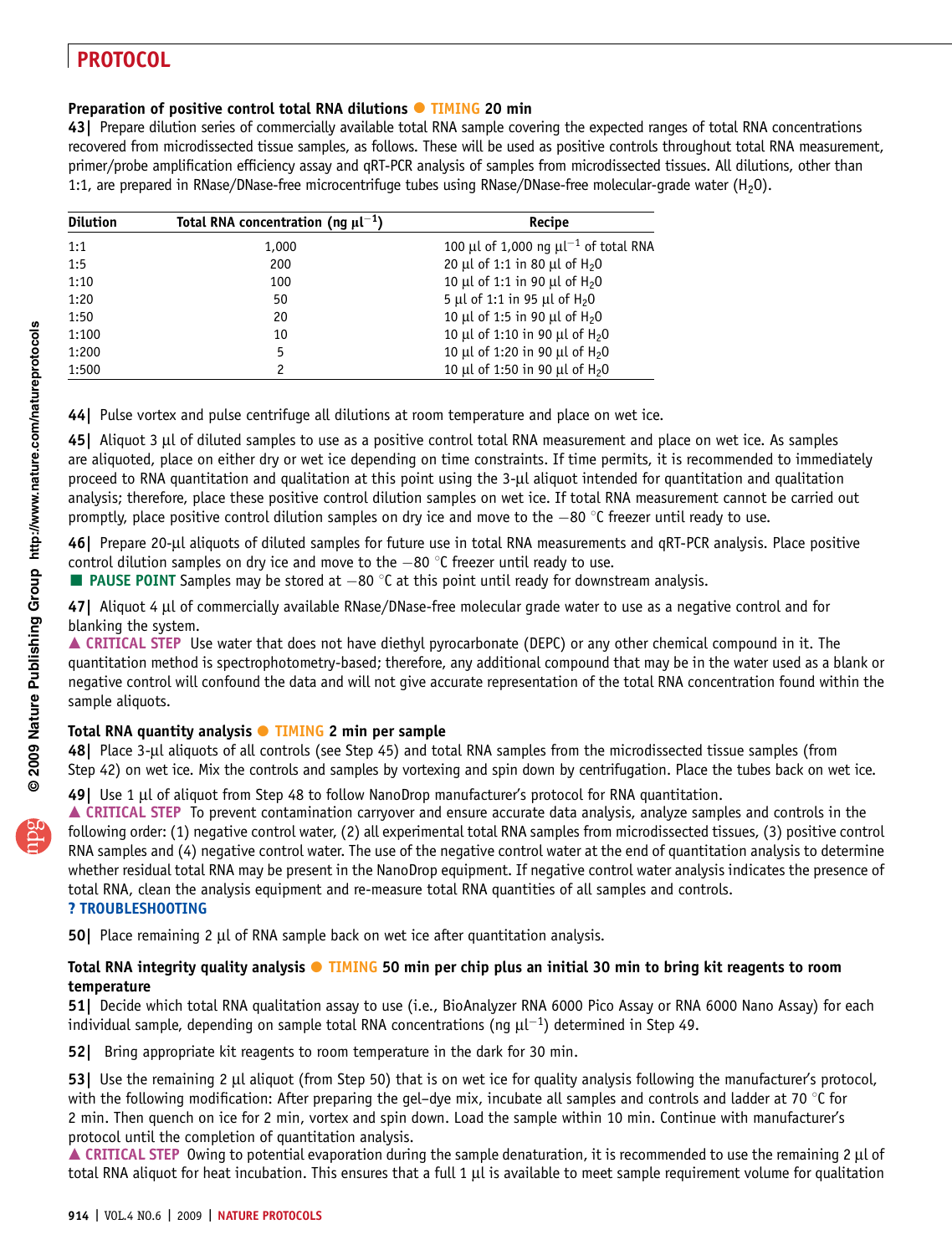Figure 4 | Dedicated RT-PCR hood setup. The clean dead-air hood with UV sterilization capability used for setting up RT and PCR reactions is imperative in preventing contamination. All necessary equipment should be dedicated and remain beside or in the hood at all times, depending on the specific use. Dedicated equipment and consumables presented in this figure outside the hood remains outside the hood. This includes (a) gloves, (b) 10% bleach, 70% ethanol and RNase Away solutions, (c) ice bucket, (d) blotter paper, (e) paper towels and (f) tube racks in the drawer that provides a dark environment for thawing out light-sensitive reagents. The dedicated equipment and consumables presented inside the hood remain inside the hood at all times except when adding sterile pipette tip boxes, tubes and clean waste bags or removing empty pipette tip boxes or full waste bags. This includes (g) tube and plate racks, (h) mini-centrifuge, (i) vortexer, (j) pipette tips, (k), pipettes, (l) waste receptacle with bag inside, (m) pens, scissors and tube cap sealing tool and (n) tube containers with sterile tubes. The UV



bulb is located in the top of the dead-air hood and the timer is located outside the hood (o). cDNA tubes (after RT) should be quenched on ice in the dedicated ice bucket. The tubes containing reagents or cDNA may be brought into the hood for use and removed after use. After each use and between RT and PCR, the hood should be cleaned and UV-sterilized to prevent contamination.

analysis. Accurate pipetting is critical, as only 1  $\mu$ l of the sample is loaded into the chip wells. During chip and sample loading process, ensure that no air bubbles are formed as this may confound qualitation analysis.

**54** Review data for each sample and controls. Assess ladder, peaks, electropherograms and RINs. RNA quality of RIN  $>$  5 is considered good quality total RNA and RIN  $>8$  is considered excellent total RNA quality<sup>50</sup>.

**PAUSE POINT All sample aliquots (see Steps 42 and 45) are stored at**  $-80$  **°C and do not need to be removed until ready for** downstream analysis.

? TROUBLESHOOTING

### Primer/probe-specific qPCR assay efficiency determination ● TIMING 3.5 h

55| Test assay efficiency, sensitivity and reproducibility of all primer/probe sets using the positive control total RNA dilution series prepared in Step 43. The qRT-PCR assay will be carried out in a two-step reaction; therefore, specific primer/probe qPCR test assays will be conducted using the same parameters as the experimental assay parameters for template, RT and qPCR reagent concentrations. See Steps 57–70 for experimental protocol for RT and qPCR. For one RT tube of each positive control dilution series sample, 12 qPCR assays will be able to be carried out. Using three qPCR technical replicates per cDNA sample and primer/probe set, four primer/probe sets can be analyzed. Usual convention is to test three genes of interest and one endogenous control primer/probe set per RT tube-generated cDNA sample.

 $\triangle$  CRITICAL STEP All qRT-PCR setup should be carried out in a dedicated PCR hood providing a clean controlled environment (Fig. 4; Box 5).

56| Analyze each qPCR assay individually by evaluating efficiencies and standard curves. The detection limits will be determined by the lowest dilution sample concentration that generates repeatable  $C_T$  values within the three technical replicates. A review of qPCR efficiencies and standard curves has been discussed in a previous issue of Nature Protocols<sup>48</sup>.

### qRT-PCR assay; RT ● TIMING 1.5–2 h

57| Prepare cDNA by RT of all individual total RNA samples and controls (NTC, no-RT and (+) C) using TaqMan RT Reagents (Applied Biosystems, cat. no. N808-0234), with random hexamers as the RT primers. Random hexamers have been shown to minimize the potential effects of starting template degradation and to improve the qPCR analysis of short amplicons (<200 bp). **■ CRITICAL STEP All qRT-PCR setup should be carried out in a dedicated PCR hood providing a clean controlled environment** (Fig. 4; Box 5).

■ CRITICAL STEP Before planning and running the RT, plan the qPCR plate setup and determine the number of qPCRs (Fig. 5) that will be run from each of the samples and controls to determine the number of RT reactions that will be needed.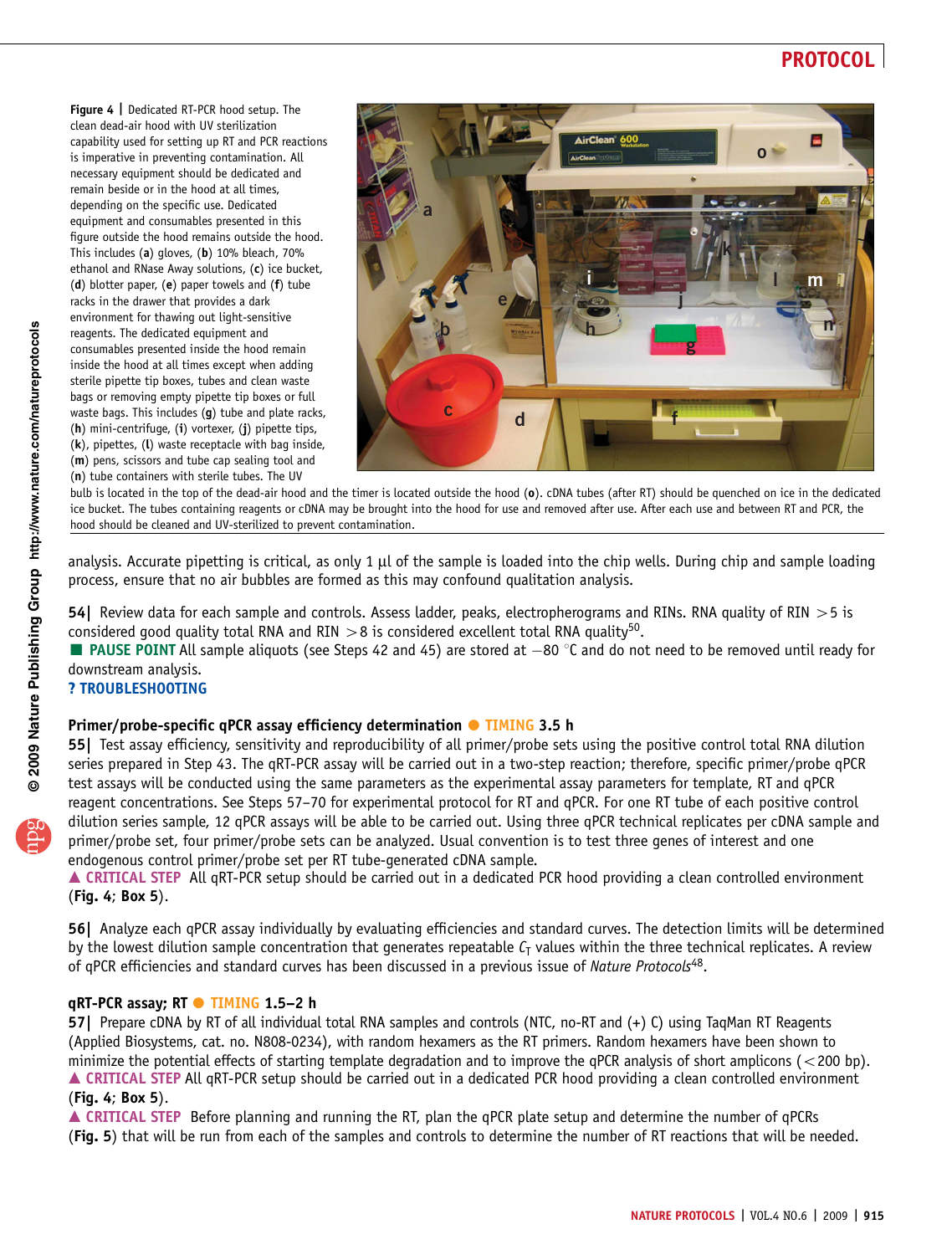## BOX 5 | CLEANING PROCEDURES FOR MAINTENANCE OF THE RT-PCR PREPARATION HOOD

To maintain a clean environment for qRT-PCR setup, it is imperative to use a dedicated dead-air hood and dedicated equipments such as pipettes, pipette tips, tubes, racks, vortexer and mini-centrifuge. PCR hood and/or reagent/template contamination may adversely affect the results of the qRT-PCR experiment. This contamination potential can be negated by optimal hood and equipment cleaning as described below.

- Regular cleaning should take place before and after each experiment is completed.
- Weekly cleaning and maintenance should also take place.

 Additional barrier tips, caps, tubes, extra trash bags bottles of 10% bleach, 70% ethyl alcohol, RNase Away, and paper towels and gloves should be located within reach of the hood.

- Any time one goes in and out of the PCR hood, gloves must be changed.
- While working in the PCR hood, it is necessary to wear the designated clean PCR hood lab coat with elastic cuffs.
- For UV light use, make sure all pipette tips are unstacked and the centrifuge lid is open. This allows UV to reach all areas of potential
- contamination during the UV sterilization process.
- Fresh 10% bleach solution should be prepared for each weekly cleaning.
- As supplies dwindle in the PCR hood, they should be replaced as soon as possible.

#### Regular cleaning

- 1. Use in succession: 10% bleach followed by 70% ethanol on the inside of the hood to
	- a. wipe all sides and back of the hood;
	- b. wipe bottom of the hood;
	- c. wipe outside of all containers;
	- d. wipe around both centrifuge and vortex;
	- e. wipe outsides of pipette tip boxes;
	- f. wipe down pipettes;
	- g. wipe sides of the hood;
	- h. wipe all parts of the pull-up access panel on both front and back; and
	- i. wipe and dry PCR-only ice bucket.
- 2. Turn UV light switch all the way to start.
- 3. Replace plastic-backed paper mats ('diapers') on the outside counter of the PCR hood as needed.

#### Weekly maintenance

- In addition to regular single use cleaning, perform the following each week:
- 1. Follow all bleach and ethanol steps using RNase Away.
- 2. Replace plastic-backed paper mats on outside counter of the PCR hood. Tape down mats to counter area to prevent it from sliding.
- 3. Mark mats with 'FOR PCR ONLY' to remind others to respect the integrity of the PCR clean area.
- 4. Compile list of consumables that are running low/need to be ordered (tips, tubes, caps, plates and plastic bags). Keep two boxes minimum of
- the consumables at all times. When the second to last box of consumables is opened, an order should be placed.
- 5. Record date weekly maintenance was completed by writing on the tape and placing on top of the hood.

#### UV light

The UV integrity is good for 1,000 h per bulb. One hour is clocked/used every time the light is turned on, even if the light is on for only 5 min. 1. Change UV light every 6 months to a year, depending on use. If heavy use of UV, record each time UV is turned on and change when 1,000 uses has occurred.

2. Update the tape on the hood with the date UV light has been changed.

58| In a 1.7- or 2-ml microfuge tube, prepare a master mix of the following RT reaction components multiplied by the number of reactions plus one (for pipetting loss) as outlined in the table below. Vortex and spin down all RT master mix components and templates before use.

▲ CRITICAL STEP Prepare no-RT master mix for each of the samples. Do not add RT to the RT master mix, instead add 1.25 µl additional H<sub>2</sub>O to the master mix. Prepare one additional RT reaction with  $(+)$  C to be analyzed with the no-RT controls.

| Reagent               | Volume to add per reaction (µl) |  |
|-----------------------|---------------------------------|--|
| $10\times$ Buffer     | 5.00                            |  |
| MqCl <sub>2</sub>     | 11.00                           |  |
| 10 mM dNTP            | 10.00                           |  |
| RNase Inhibitor       | 1.00                            |  |
| Random Hexamers       | 2.50                            |  |
| Multiscribe RT Enzyme | 1.25                            |  |
| H <sub>2</sub> 0      | 15.25                           |  |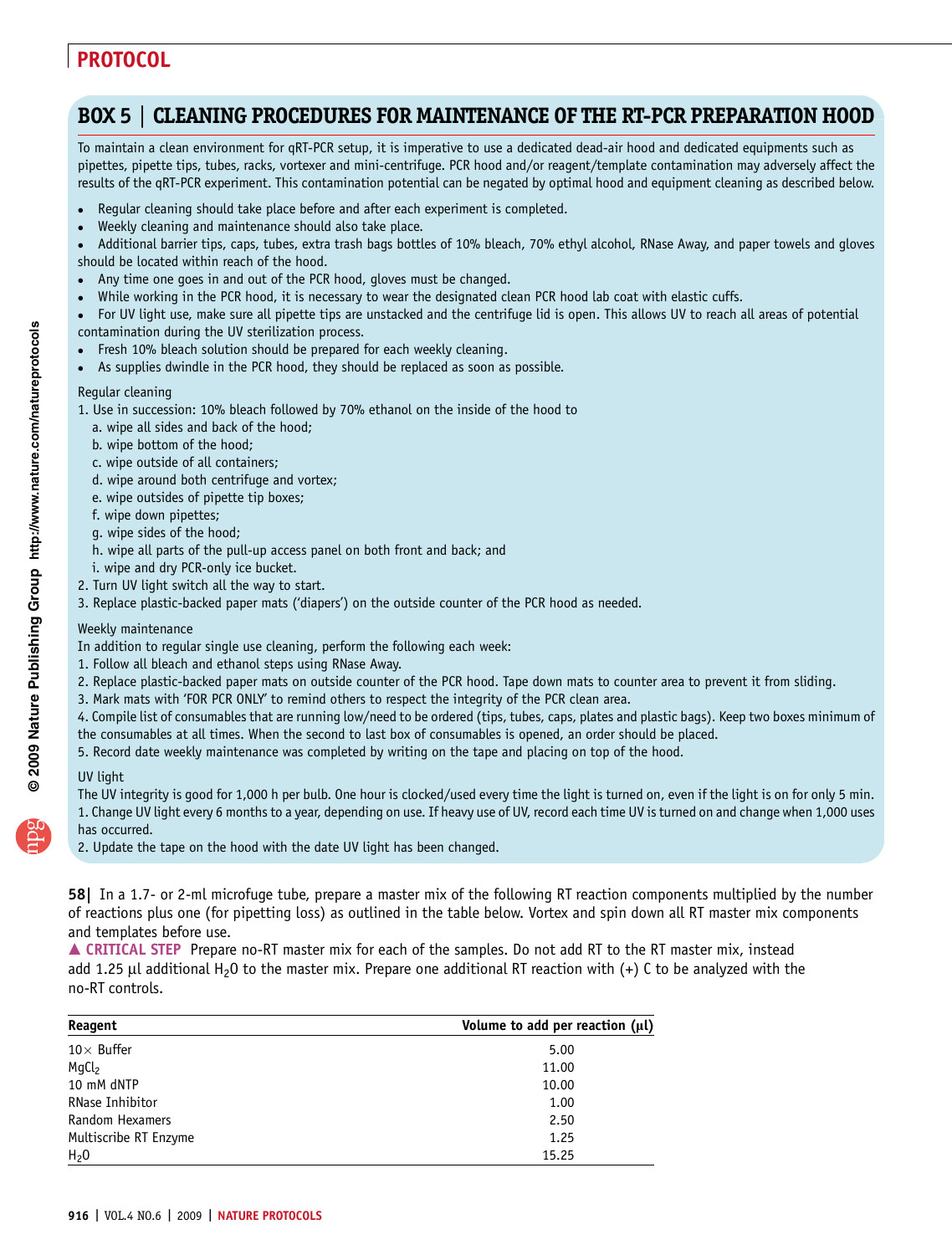**Figure 5** | Example qPCR 96-well setup. Using this layout, three genes of Gene #1 and  $\frac{1}{2}$  Gene #2 and one endogenous control housekeeping gene can be analyzed by interest and one endogenous control housekeeping gene can be analyzed by qPCR from six samples and appropriate control cDNAs (one RT tube per template). This setup may be used to analyze additional genes of interest from the microdissected sample using the same endogenous control housekeeping gene. Example cDNA samples (e.g., 1N, 1T, 2N, 2T, 3N and 3T) are from three cases of matched tumor (T) and normal (N) tissues. To prevent the introduction of bias, it is important to process both diseased and normal tissue samples at the same time. Plate 2 would include genes of interest 4–6. Plate 3 would include genes of interest 6–9. All no-RT controls are run on a separate plate using (+) C and NTCs.

59| Vortex and spin down the master mix.

60| Add 46 µl of RT master mix to labeled PCR tubes.



**61** Add 4 µl H<sub>2</sub>O to the NTC RT reaction tube. Add 4 µl of

template total RNA per RT reaction tube and no-RT control reaction tube. Add 4  $\mu$ l (+) C total RNA to the positive control RT reaction tube. The final reaction volume will be 50  $\mu$ l. Vortex and spin down, avoiding bubbles.

62| Run all RT reactions in a PCR thermocycler using the following protocol as suggested by the manufacturer (Applied Biosystems):

| <b>Cycles</b> | Temperature $(^\circ \mathsf{C})$ | Time (min) |
|---------------|-----------------------------------|------------|
| J.            | 25                                | 10         |
|               | 48                                | 30         |
|               | 95                                |            |

63| Immediately place the samples on ice and spin down after 2 min.

**64** Use RT product cDNA immediately in qPCRs or store at  $-20$  °C.

▲ CRITICAL STEP If analyzing nine genes of interest from one microdissected sample, prepare three RT reactions from each of the microdissected RNA samples (Fig. 3). The first of three cDNA samples will be used in the first qPCR run. Place the other two cDNA samples on wet ice until use. All three qPCR runs should be carried out consecutively on the same day as RT reaction. After running all three qPCR plates, analyze all no-RT controls and the additional (+) C RT cDNA in an additional qPCR plate. **E** PAUSE POINT If this cannot be carried out, store the remaining cDNA samples at  $-80^{\circ}$ C until use.

### qRT-PCR assay; qPCR **TIMING** 3 h per 96-well plate (1 h for setup, 2 h for qPCR)

65| Conduct single-plex qPCR analysis of all individual cDNA samples and controls (NTC, no-RT and (+) C) generated from the above RT using 2 $\times$  TaqMan Universal Master Mix and AmpliTaq Gold, and specific primer/probe sets (Applied Biosystems). For each of the primer/probe sets, prepare a master mix in a 1.7- or 2-ml microfuge tube of the following qPCR components multiplied by the number of reactions plus one (for pipetting loss) as outlined in the table below. Vortex and spin down all <code>cDNA</code> templates and <code>qPCR</code> master mix components, except for the 2 $\times$  TaqMan Universal PCR Master Mix, before use. **EXECUTION** The 2× TaqMan Universal Master Mix is viscous and will bubble upon vortexing. Mix gently instead of vortexing.

| Reagent                                   | Volume to add per reaction $(\mu l)$ |  |
|-------------------------------------------|--------------------------------------|--|
| $2\times$ TagMan Universal PCR Master Mix | 25.00                                |  |
| AmpliTag Gold                             | 1.00                                 |  |
| H <sub>2</sub> 0                          | 17.50                                |  |
| FAM or VIC primer/probe set               | 2.50                                 |  |

**66** Mix gently and spin down the master mix.

! CAUTION Do not vortex the qPCR master mix, as microbubbles will form, interfering with the qPCR optical detection analysis.

67| Add 46  $\mu$ l of the qPCR master mix to the designated wells in a 96-well plate (Fig. 5).

68| Add 4 µl of H<sub>2</sub>O to the NTC qPCR wells. Add 4 µl of template cDNA per RT reaction tube and no-RT control reaction tube. Add 4  $\mu$ l (+) C of cDNA to the (+) C wells. Pipette up and down, avoiding bubbles, when adding the template to the master mix to mix thoroughly.

**! CAUTION** Do not depress the pipette all the way down, as this may cause bubbles to occur in the well.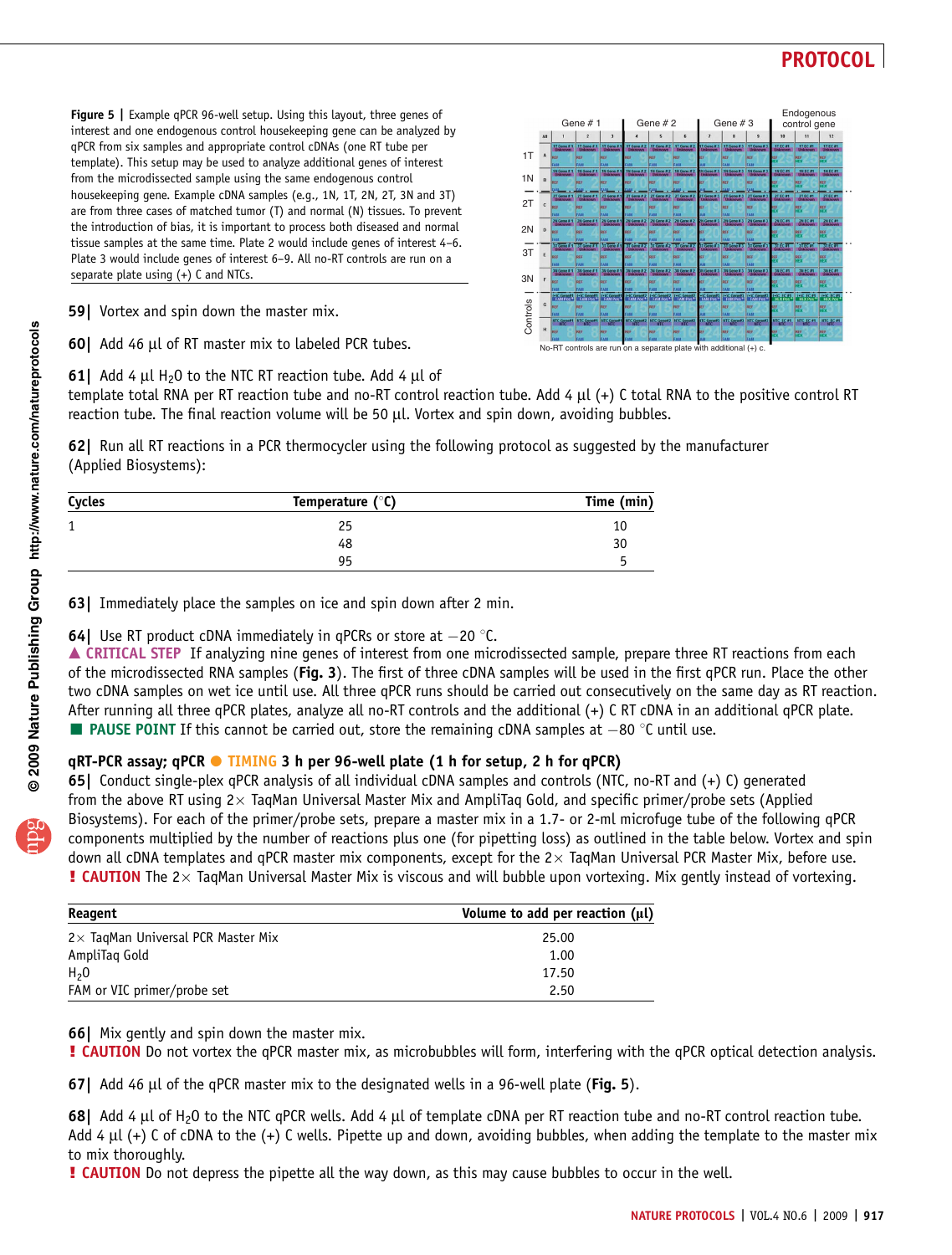### BOX 6 | BIOLOGICAL FOLD-CHANGE EXPRESSION CLASSIFICATIONS

Biological fold change (relative quantitation) of a diseased tissue sample compared with a normal tissue sample can be calculated using the relative quantitation 2 $^{-\Delta\Delta C_T}$  method<sup>84</sup>. Expression classifications (adapted from Xu *et al.*<sup>78</sup>) can be used to define general thresholds of overexpression, underexpression or no change for a gene of interest.

Overexpression in disease tissue (D) compared with normal tissue (N)  $(D>N)$ , defined as

- 1+ (1.5- to 5-fold),
- 2+ (5.1- to 10-fold),
- 3+ (10.1- to 20-fold) and
- $4+$  ( $>$ 20-fold).
- Underexpression in disease tissue ( $D < N$ ), defined as
	- 1– (1.5- to 5-fold),
	- 2– (5.1- to 10-fold),
	- 3– (10.1- to 20-fold) and
	- $4-$  ( $>$ 20-fold).
- No change ( $D = N$ ), refers to the difference of gene expression between D and N as < 1.5-fold.

69| Place optical caps or film over the wells of the plate. Mix gently and spin down.

70| Run all qPCRs in a qPCR thermocycler using the following protocol:

| Cycles | Temperature $(^\circ \mathsf{C})$ | <b>Time</b>     |
|--------|-----------------------------------|-----------------|
| 1      | 50                                | 2 min           |
| 50     | 95                                | 15 <sub>s</sub> |
|        | 60                                | 1 min           |

**A CRITICAL STEP** A total of 50 cycles are used for qPCR to ensure that the NTCs for a gene of interest is at least 10  $C<sub>T</sub>$  values later than the sample gene of interest expression in cases where low level of gene expression (e.g., 37  $C<sub>T</sub>$  values) are encountered. This ensures that if the NTCs indicate 'no  $C_T$ ' at 50 cycles, the qPCR reagents are free of contamination. In addition, the observation of the 10  $C<sub>T</sub>$  difference comparing no-RT with RT-positive samples, negligible contamination (0.1%) of gDNA contamination is confirmed<sup>82,83</sup>.

**PAUSE POINT** Upon qPCR data collection, data are saved at this point, and can be analyzed later.

### ? TROUBLESHOOTING

### Data analysis • TIMING 2.5 h

71| Data from qRT-PCR of microdissected tissue samples are normalized using the endogenous control housekeeping gene expression. Therefore, relative quantitation is the analysis method that must be used. The recommended method for relative quantitation is the  $2^{-\Delta\Delta C_T}$  method<sup>84</sup> summarized in the following table. A brief discussion of biological fold-change expression classifications can be found in Box 6.

? TROUBLESHOOTING

| <b>Steps</b>                                          | Formula                                                                                                                   | <b>Definitions</b>                                                                                                                                                                                                                                                                            |
|-------------------------------------------------------|---------------------------------------------------------------------------------------------------------------------------|-----------------------------------------------------------------------------------------------------------------------------------------------------------------------------------------------------------------------------------------------------------------------------------------------|
| 1. Gene expression normaliza-<br>tion within a sample | $\Delta C_T = X - EC$                                                                                                     | For a given sample (diseased or normal), $X$ is the<br>gene of interest $CT$ value and EC is the endogenous<br>control $C_T$ value                                                                                                                                                            |
| 2. Gene expression comparison                         | $\Delta\Delta\mathcal{C}_{\mathsf{T}}=\Delta\mathcal{C}_{\mathsf{T}}\mathsf{x}-\Delta\mathcal{C}_{\mathsf{T}}\mathsf{cb}$ | For a given case (comparing diseased (D) and<br>normal (N) tissues from the same organism), $x$ is<br>the sample of interest and cb is the calibrator.<br>The calibrator can be D or N sample if different<br>questions are asked                                                             |
| 3. Biological fold change                             | $2 - \Delta\Delta\mathcal{C}_T$                                                                                           | Translates the $\Delta\Delta\zeta_T$ value to assign biologic<br>significance in terms of biological fold change.<br>If $\Delta\Delta\mathcal{C}_I$ is a positive number after calculating<br>$2^{-\Delta\Delta C_{\text{T}}}$ transform by $1/\times$ to obtain the<br>underexpression value |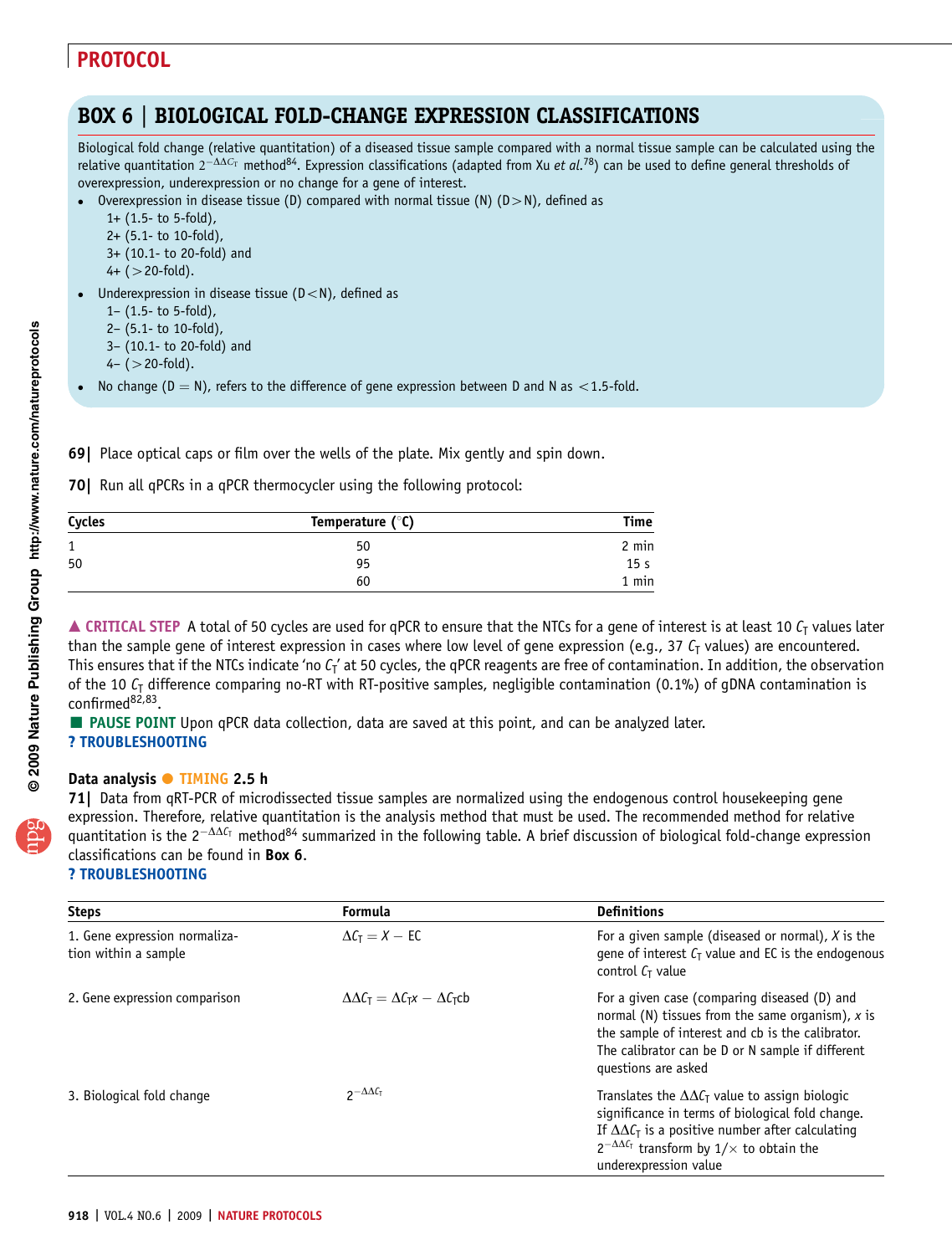**• TIMING** 

Steps 1–5, 1.5–3 h Steps 6–8, 45–55 min Steps 9–16, 1 h 40 min Steps 17–42, 45 min Steps 43–47, 20 min Steps 48–50, 2 min per sample Steps 51–54, 50 min per chip plus an initial 30 min to bring the kit reagents to room temperature Steps 55 and 56, 3.5 h Steps 57–64, 1.5–2 h Steps 65–70, 3 h per 96-well plate Step 71, 2.5 h

### ? TROUBLESHOOTING

Troubleshooting qRT-PCR data are a complex process when working with tissue samples. Standard total RNA controls, such as commercially available, high-quality total RNA from tissue, should be used for qRT-PCR, including primer/probe optimization and efficiency assessment, as well as for standard curve generation. It is recommended that the total RNA chosen for this purpose should be from the same organ as the one being analyzed in the qRT-PCR study. However, when working with animal model or clinical tissue samples, RT and qPCR only represent the last two steps of a series of protocols that have been applied sequentially to generate the quantitative gene expression data. Incorporating appropriate controls during each step, these steps leading to qRT-PCR include tissue collection, tissue processing, tissue sectioning and staining, microdissection and RNA extraction and isolation. Assuming proper techniques have been used for collecting the samples (in particular, reasonable reduction of the time from tissue removal to freezing), as well as for adequate snap-freezing techniques, the issue of little or no RNA recovery can still be faced.

In general, sets of tissues from different animals or patients are analyzed in each experiment. Therefore, the situation varies if the negative results are observed in all or just in one or a few samples. In the former case, general explanations are found, such as an improper RNA extraction technique. Investigators can even use high-quality RNA to 're-extract' and make sure its integrity is intact throughout the extraction. It is ideal to use a RNA quality- and quantity-'proved' tissue control side by side with the experimental samples while performing the extraction. This 'proved' tissue serves as a 'tissue extraction positive control.' DNase treatment is one common source for RNA degradation. Another general problem could be improper storing such as freezer malfunctions, or storing the tissues too long in the freezer. It has been observed that after storage for a year, RNA can be compromised even at  $-80$  °C.

If only a few individual samples show poor RNA recovery or higher than expected  $C_T$  values are seen, general experimental protocol issues can be ruled out. In this case, the most typical explanation is RNA integrity in the individual sample. This can often be attributed to RNA degradation before freezing or poor tissue processing. In addition, certain organ types may also contain higher level of RNases. Brain tissue inherently contains less RNases than other tissues, with pancreas, spleen and intestinal mucosa having the most $34$ . Another step in the protocol to examine is the dissection process. Issues of cell procurement (lifting on the cap) during the laser process as well as cellular density of the dissection area of interest need to be taken into account. In the case of variable cell density, it has been observed that 5–6 times more laser shots are needed to obtain equivalent total RNA yields in the stroma compared with those in the epithelium.

Finally, troubleshooting issues can also arise at the phase of the analysis of the data. This includes, but is not limited to, the use of inappropriate normalization strategies, high variability (i.e., large standard deviations) between qPCR replicates that is sometimes observed in low-expressed transcripts and the appropriate data analysis strategy (e.g., relative quantitation for data obtained from qRT-PCR of microdissected tissues). Furthermore, a key point in the analysis is to define a threshold of what fold change  $(2^{-\Delta\Delta C_{T}})$  is meaningful between samples (e.g., paired diseased and normal tissue samples). The natural trend is to consider a larger fold change as biologically more relevant. However, smaller differences in expression can still be important in disease progression. For instance, the loss of function of just one allele (haploinsufficiency) may be critical in several neoplastic and non-neoplastic processes85-87.

General qRT-PCR and LCM troubleshooting issues have been addressed earlier in a previous issues of Nature Protocols<sup>36,48</sup>. Additional troubleshooting advice specifically related to qRT-PCR of microdissected tissue samples can be found in Table 2.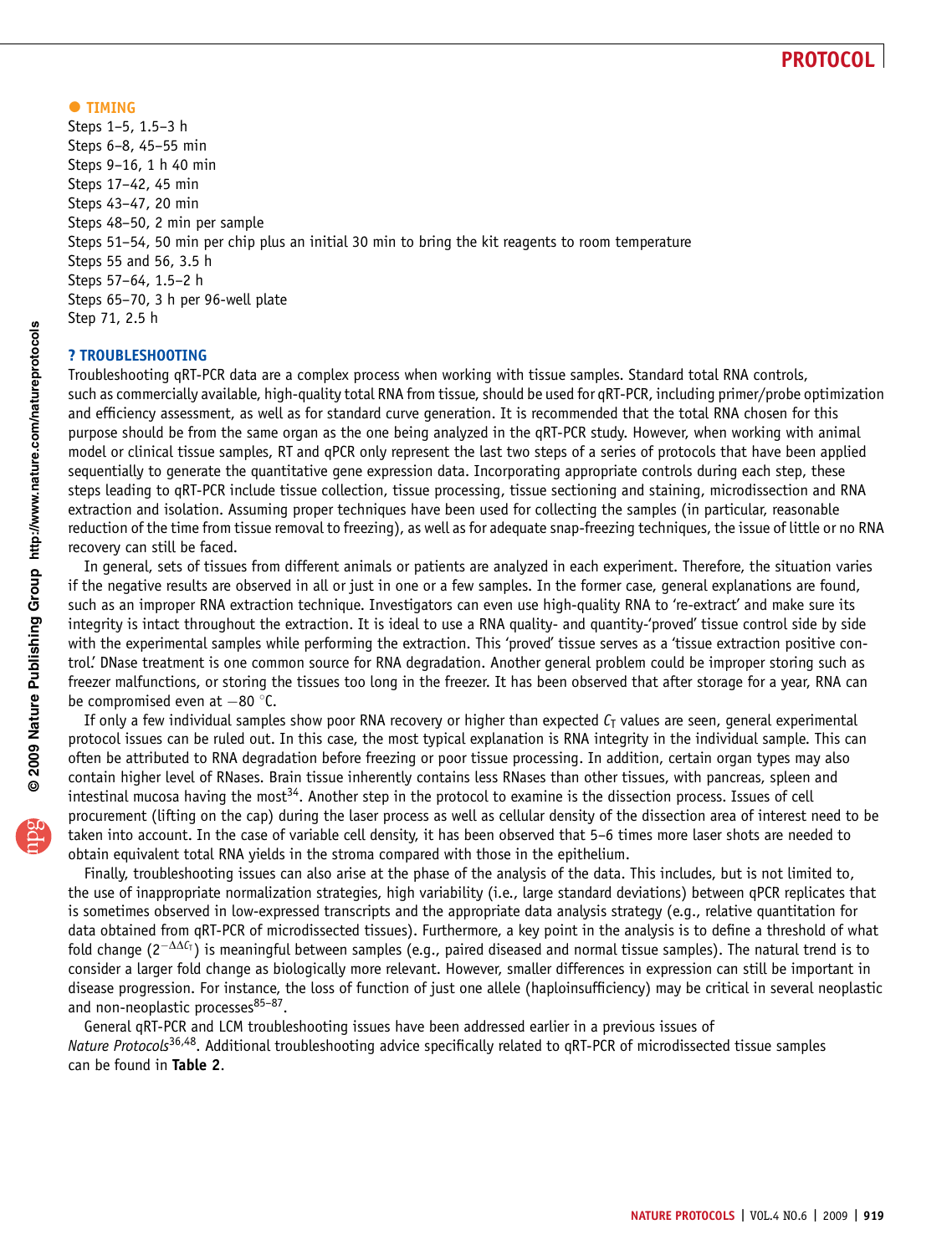TABLE 2 | Troubleshooting table.

| Problem                                                                                                 | <b>Possible reason</b>                                                                                                                                           | Solution                                                                                                                                                                                                                                                                                                                                                                                                                                                                                                                                                                                                             |
|---------------------------------------------------------------------------------------------------------|------------------------------------------------------------------------------------------------------------------------------------------------------------------|----------------------------------------------------------------------------------------------------------------------------------------------------------------------------------------------------------------------------------------------------------------------------------------------------------------------------------------------------------------------------------------------------------------------------------------------------------------------------------------------------------------------------------------------------------------------------------------------------------------------|
| Step 7: LCM                                                                                             |                                                                                                                                                                  |                                                                                                                                                                                                                                                                                                                                                                                                                                                                                                                                                                                                                      |
| No cells captured in the LCM cap                                                                        | Tissue section mounted on a charged (plus) slide<br>Tissue section on the slide are not sufficiently dry                                                         | Mount the tissue section on uncharged slides for LCM<br>Change solutions including ethanol and xylenes. Now increase<br>the times of dehydration in ethanol 95% and 100% and xylene<br>at 2 min for each bath                                                                                                                                                                                                                                                                                                                                                                                                        |
| Contamination of the LCM cap with<br>nondissected extra tissue                                          | Tissue section could be too dry                                                                                                                                  | Check the dissected cells in the cap under the microscope. If<br>there is extra tissue, remove it with a sterile adhesive tape or<br>with a similar notepaper. Gently place the cap with the film on<br>the sticky border of the sterile adhesive tape or similar<br>notepaper a couple of times. Eliminate the used sterile<br>adhesive tape or similar notepaper. Now, examine the cap<br>again under the microscope. The extra tissue will be removed<br>from the cap (attached to the sticky paper) while the<br>dissected cells will remain embedded in the film and will not<br>be removed by the sticky paper |
| Steps 49 and 54: RNA quantity and<br>quality                                                            |                                                                                                                                                                  |                                                                                                                                                                                                                                                                                                                                                                                                                                                                                                                                                                                                                      |
| No quantity or quality data reported<br>by NanoDrop or Bioanalyzer analysis,<br>respectively            | Tissue section stored in a freezer too long                                                                                                                      | Use the tissue section within 2 weeks of sectioning and<br>freezing                                                                                                                                                                                                                                                                                                                                                                                                                                                                                                                                                  |
|                                                                                                         | RNase-rich tissue (e.g., pancreas, duodenum, colon)                                                                                                              | Stain and dissect as quickly as possible. Add RNase inhibitors<br>to staining solutions                                                                                                                                                                                                                                                                                                                                                                                                                                                                                                                              |
|                                                                                                         | Cell not captured by LCM in the cap                                                                                                                              | Always examine lifting of captured cells on the cap under the<br>microscope after LCM before proceeding to RNA extraction                                                                                                                                                                                                                                                                                                                                                                                                                                                                                            |
|                                                                                                         | Nanogram quantity of sample appropriate for the<br>Bioanalyzer chip chosen (Pico vs Nano)<br>Wash RNA through the column during RNA extraction                   | Use the appropriate chip for the quantity of total RNA<br>determined by NanoDrop<br>Pool all flow-through and re-extract all the flow through and<br>recover the RNA                                                                                                                                                                                                                                                                                                                                                                                                                                                 |
|                                                                                                         | Total RNA not aliquoted appropriately leading to multiple<br>free-thaw degradation                                                                               | Aliquot total RNA before initial storage at $-80$ °C                                                                                                                                                                                                                                                                                                                                                                                                                                                                                                                                                                 |
|                                                                                                         | Tissue block assessment by scraping tissue section and<br>performing RNA extraction, and quantity and quality<br>assessments before microdissection was not done | Perform tissue block assessment before microdissection                                                                                                                                                                                                                                                                                                                                                                                                                                                                                                                                                               |
| Low RIN number                                                                                          | Tissue or RNA degradation                                                                                                                                        | Continue with qRT-PCR analysis. Use random hexamers in RT<br>step to minimize effects of degradation. Determine acceptable<br>RIN range for the tissue type being used in the study. For<br>prostate, esophagus and urethra, we have found that even low<br>RINs (RIN $>$ 2) produce specific repeatable qRT-PCR results                                                                                                                                                                                                                                                                                             |
| Steps 70 and 71: qRT-PCR<br>No $CT$ values reported                                                     | Poor quality and quantity or total RNA template<br>used for RT                                                                                                   | See above RNA Quantity and Quality section                                                                                                                                                                                                                                                                                                                                                                                                                                                                                                                                                                           |
|                                                                                                         | RT failed to generate cDNA                                                                                                                                       | Check positive control. If positive control for a particular<br>primer/probe set did generate $C_T$ values and the endogenous<br>control gene analyzed for the sample generated $CT$ values,<br>then it can be concluded that cDNA was generated and the<br>sample may not be expressing the transcript of interest within<br>qRT-PCR detectable quantities. If not, repeat RT                                                                                                                                                                                                                                       |
| No $CT$ values reported in one paired<br>sample and not the other                                       | Only ran qPCR for 40 cycles                                                                                                                                      | Use RT-generated cDNA to run gPCR for 50 cycles                                                                                                                                                                                                                                                                                                                                                                                                                                                                                                                                                                      |
|                                                                                                         | Identical number of LCM shots per number of<br>cells not collected for RNA extraction                                                                            | Use comparable number of cells per laser shots for RNA<br>extraction and downstream gRT-PCR. If comparable numbers<br>of cells and total RNA were used for downstream qRT-PCR,<br>transcript in one sample (e.g., a diseased sample or a normal<br>sample) may not be expressed within detectable levels. At this<br>point, it is imperative to ascertain that the endogenous<br>control qRT-PCR for that sample did generate a $CT$ value. If not,<br>see No $C_T$ values reported section above                                                                                                                    |
| Step 71: Analysis<br>Underexpression or downregulation<br>of gene expression unable to be<br>determined | $\Delta\Delta\mathcal{C}_{\mathsf{T}}$ value is positive                                                                                                         | Multiply positive $\Delta\Delta\mathcal{C}_{\text{T}}$ value by $1/\times$ . Then perform $2^{-\Delta\Delta C_{\text{T}}}$<br>fold-change calculation using this number. This fold-change<br>value will represent the underexpression compared to the<br>calibrator                                                                                                                                                                                                                                                                                                                                                  |

LCM, laser capture microdissection; qRT-PCR, quantitative reverse transcription-polymerase chain reaction; RIN, RNA integrity number; RT, reverse transcription.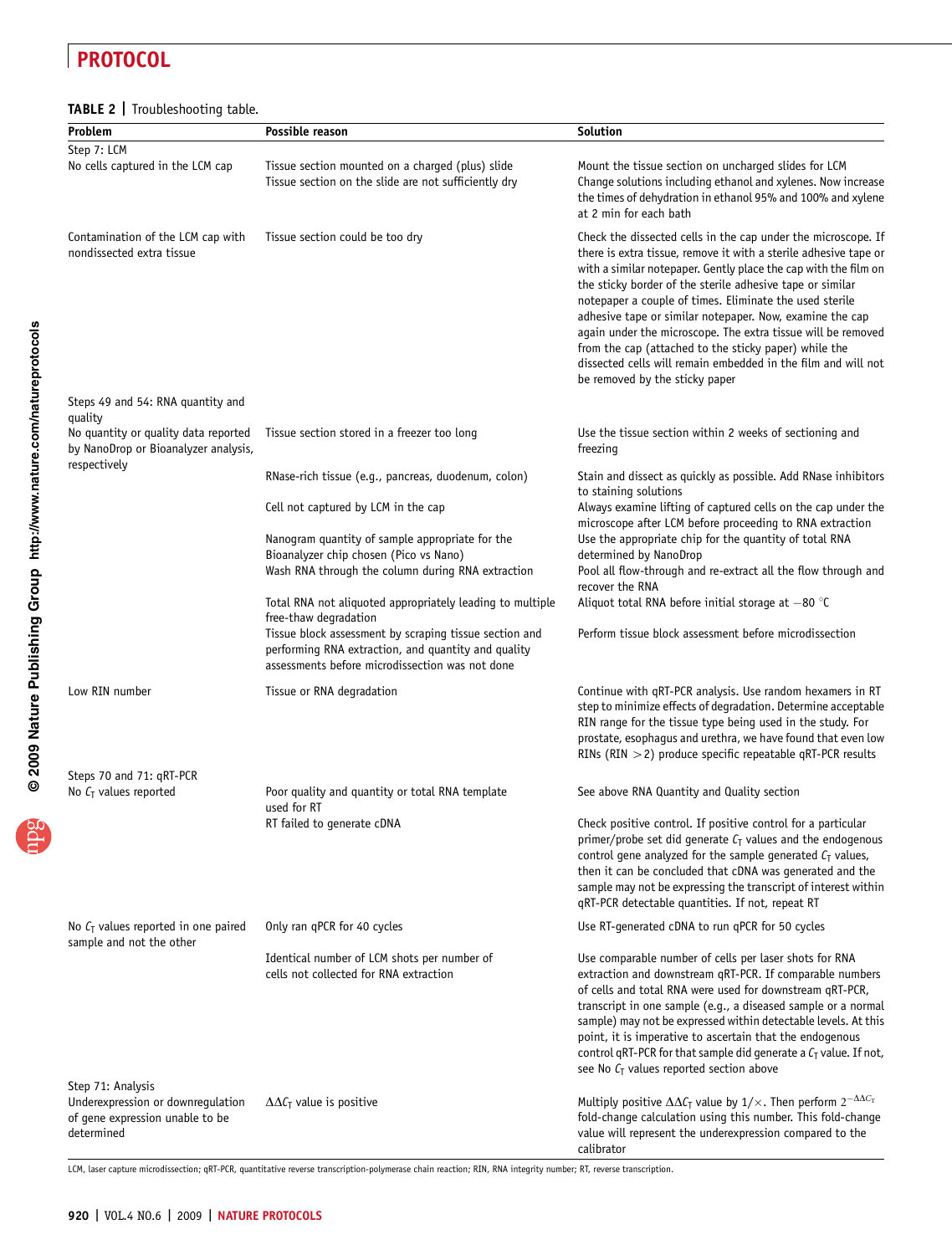### ANTICIPATED RESULTS

Figure 2 depicts the specific capture of the cells of interest from a heterogeneous cellular environment by LCM using the PixCell II (Arcturus/ Molecular Devices).

Table 1 describes the quantity and quality of RNA yields from typical microdissections from various tissues. Attention to cellular density per laser shot is important to estimate in advance the total RNA recovery (e.g., prostate stroma compared with breast stroma number of laser shots to obtain similar quantities of total RNA).

Figure 6 presents an example of the amplification plot results from the qRT-PCR analysis of epithelial microdissected prostate tumor and matched normal tissue samples.

A review of an example  $C_T$  value ranges that can be anticipated for endogenous control housekeeping genes and



Figure 6 | Typical TaqMan qPCR amplification plots for 96-well setup.  $\Delta R_n$  versus cycles linear view. Primer/ probe concentrations are optimized for highest  $\Delta R_n$  and lowest  $C_T$  values for microdissected tissue sample templates. All samples endogenous control housekeeping gene analysis used VIC/HEX-labeled primer-limited primer/probe sets. Genes of interest were FAM-labeled non-primer limited primer/probe sets. NTCs were all negative as evidenced by no amplification crossing the threshold resulting in no  $C<sub>T</sub>$  values. Triplicate technical replicates are good with similar amplification efficiencies and standard of pipetting.

the corresponding RNA quantity/quality measurements can be found in Erickson et al.'s<sup>16</sup> Laboratory Investigation paper. Other examples of  $C_T$  value ranges have been published earlier<sup>4,16</sup> and can be reviewed for further information.

ACKNOWLEDGMENTS The authors appreciatively thank S. Gonzalez and A. Velasco (The Catholic University, Santiago, Chile) for their collaboration in providing the frozen prostate whole-mount tissue blocks used to assess normalization strategies. R.F.C. and M.R.E.-B. are Federal employee inventors on NIH patents covering LCM and xMD technologies and are entitled to receive royalty payments through the NIH Technology Transfer program. This research was supported by the Intramural Research Program of the NIH, National Cancer Institute, Center for Cancer Research.

#### Published online at http://www.natureprotocols.com

Reprints and permissions information is available online at http://npg.nature.com/ reprintsandpermissions

- 1. Best, C.J. et al. Molecular differentiation of high- and moderate-grade human prostate cancer by cDNA microarray analysis. Diagn. Mol. Pathol. 12, 63-70 (2003).
- Best, C.J. et al. Molecular alterations in primary prostate cancer after androgen ablation therapy. Clin. Cancer Res. 11, 6823-6834 (2005).
- Best, C.J. & Emmert-Buck, M.R. Molecular profiling of tissue samples using laser capture microdissection. Expert Rev. Mol. Diagn. 1, 53-60 (2001).
- 4. Richardson, A.M. et al. Global expression analysis of prostate cancer-associated stroma and epithelia. Diagn. Mol. Pathol. 16, 189–197 (2007).
- 5. Wiese, A.H. et al. Identification of gene signatures for invasive colorectal tumor cells. Cancer Detect. Prev. 31, 282–295 (2007).
- 6. Lee, S. et al. Alterations of gene expression in the development of early hyperplastic precursors of breast cancer. Am. J. Pathol. 171, 252-262 (2007).
- 7. Turashvili, G. et al. Novel markers for differentiation of lobular and ductal invasive breast carcinomas by laser microdissection and microarray analysis. BMC Cancer 7, 55 (2007).
- 8. Jaeger, J. et al. Gene expression signatures for tumor progression, tumor subtype, and tumor thickness in laser-microdissected melanoma tissues. Clin. Cancer Res. 13, 806–815 (2007).
- 9. Sunde, J.S. et al. Expression profiling identifies altered expression of genes that contribute to the inhibition of transforming growth factor-beta signaling in ovarian cancer. Cancer Res. 66, 8404–8412 (2006).
- 10. Dahl, E. et al. Molecular profiling of laser-microdissected matched tumor and normal breast tissue identifies karyopherin alpha2 as a potential novel prognostic marker in breast cancer. Clin. Cancer Res. 12, 3950-3960 (2006).
- 11. Tsai, M.F. et al. A new tumor suppressor DnaJ-like heat shock protein, HLJ1, and survival of patients with non-small-cell lung carcinoma. J. Natl. Cancer Inst. 98, 825–838 (2006).
- 12. Scott, M. et al. Altered patterns of transcription of the septin gene, SEPT9, in ovarian tumorigenesis. Int. J. Cancer 118, 1325–1329 (2006).
- 13. Luzzi, V.I., Holtschlag, V. & Watson, M.A. Gene expression profiling of primary tumor cell populations using laser capture microdissection, RNA transcript amplification, and GeneChip microarrays. Methods Mol. Biol. 293, 187–207 (2005).
- 14. Yao, F. et al. Microarray analysis of fluoro-gold labeled rat dopamine neurons harvested by laser capture microdissection. J. Neurosci. Methods 143, 95-106 (2005).
- 15. Chan, S. et al. The use of laser capture microdissection (LCM) and quantitative polymerase chain reaction to define thyroid hormone receptor expression in human 'term' placenta. Placenta 25, 758–762 (2004).
- 16. Erickson, H.S. et al. Assessment of normalization strategies for quantitative RT-PCR using microdissected tissue samples. Lab. Invest. 87, 951–962 (2007).
- 17. Ransohoff, D.F. Lessons from controversy: ovarian cancer screening and serum proteomics. J. Natl. Cancer Inst. 97, 315–319 (2005).
- 18. Ransohoff, D.F. Bias as a threat to the validity of cancer molecular-marker research. Nat. Rev. Cancer 5, 142–149 (2005).
- 19. Ransohoff, D.F. Rules of evidence for cancer molecular-marker discovery and validation. Nat. Rev. Cancer 4, 309–314 (2004).
- 20. Ransohoff, D.F., McNaughton Collins, M. & Fowler, F.J. Why is prostate cancer screening so common when the evidence is so uncertain? A system without negative feedback. Am. J. Med. 113, 663–667 (2002).
- 21. Twombly, R. Identity crisis: finding, defining, and integrating biomarkers still a challenge. J. Natl. Cancer Inst. 98, 11–12 (2006).
- 22. Compton, C. Getting to personalized cancer medicine: taking out the garbage. Cancer 110, 1641–1643 (2007).
- 23. Vaught, J.B. Biorepository and biospecimen science: a new focus for CEBP. Cancer Epidemiol. Biomarkers Prev. 15, 1572–1573 (2006).
- 24. Lin, D.W. et al. Influence of surgical manipulation on prostate gene expression: implications for molecular correlates of treatment effects and disease prognosis. J. Clin. Oncol. 24, 3763–3770 (2006).
- 25. Micke, P. et al. Biobanking of fresh frozen tissue: RNA is stable in nonfixed surgical specimens. Lab. Invest. 86, 202-211 (2006).
- 26. Bova, G.S. et al. Optimal molecular profiling of tissue and tissue components: defining the best processing and microdissection methods for biomedical applications. Mol. Biotechnol. 29, 119–152 (2005).
- 27. Gillespie, J.W. et al. Molecular profiling of cancer. Toxicol. Pathol. 32 (Suppl 1): 67–71 (2004).